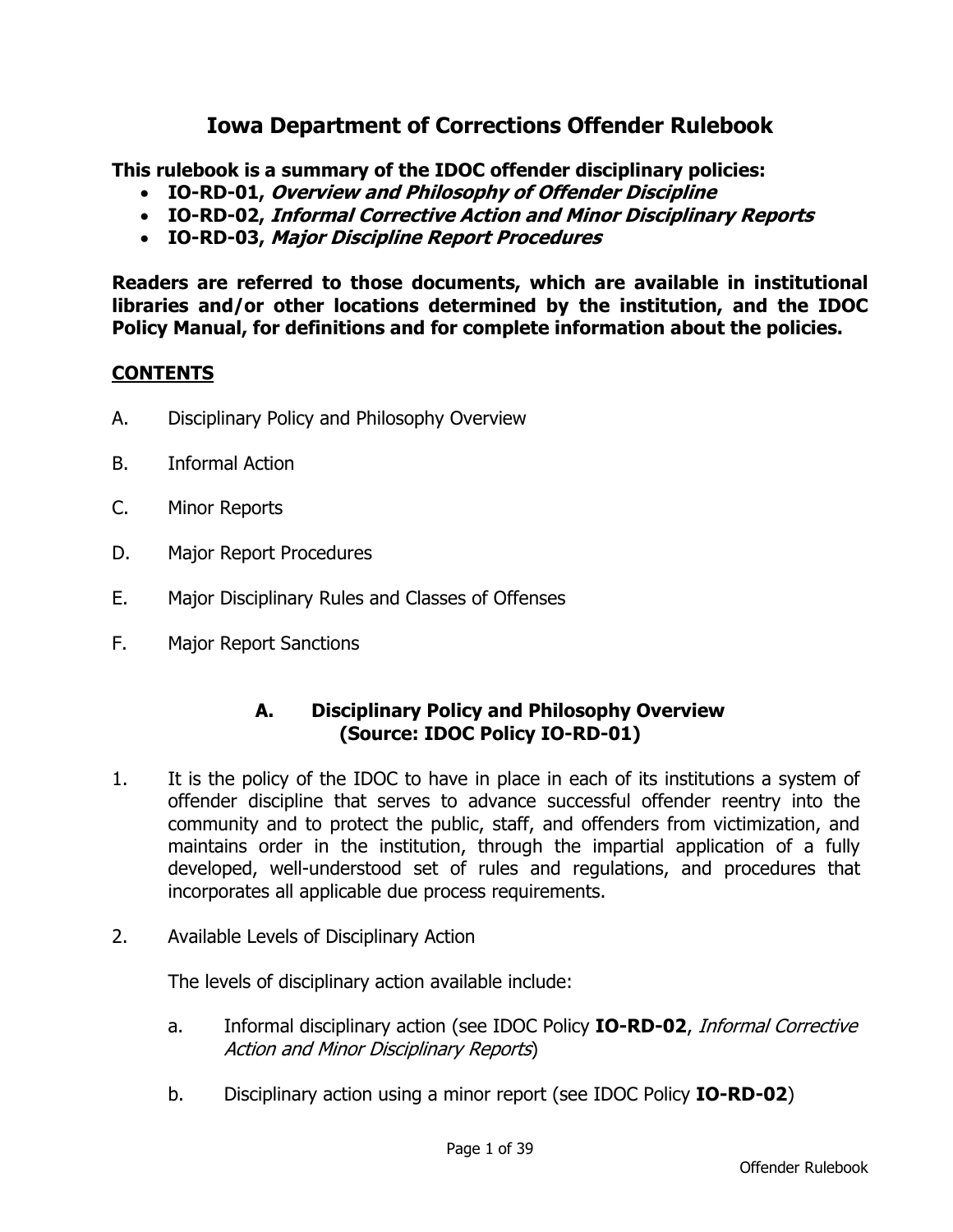c. Disciplinary action using a major report (see IDOC Policy **IO-RD-03**, Major Discipline Report Procedures)

The level of disciplinary action may be modified at the advice and/or direction of supervisory staff. As an example, a minor report written by a staff member may, upon supervisory review, be enhanced to a major report. In such cases, any sanction imposed and served shall be incorporated into the sanction imposed for the major report. In the same way, informal action may be enhanced to formal discipline or formal discipline reduced to a more appropriate level of response.

3. Considerations in the Imposition of Discipline

In general, an offender should receive the lowest reasonable level of disciplinary action for the type of violation. These factors, collectively, may serve to mitigate or aggravate the level of discipline imposed. In determining the appropriate level of disciplinary action, staff shall consider:

- a. The seriousness of the offense and the degree of disciplinary action needed to help protect the public, employees, and offenders.
- b. The degree of disciplinary action needed to facilitate change in offender behavior and to reduce future violation or victimization.
- c. The degree of disciplinary action needed to reduce or prevent someone from being victimized in the future.
- d. The offender's disciplinary record and whether the offender has previously committed a similar rule violation before.
- e. Attitude, program involvement, and the offender's progress towards established goals.
- f. The current mental health status of the offender.
- 4. Applicability

The disciplinary rules and procedures established in the disciplinary policies are applicable to all offenders while under the physical custody of the IDOC or its agents.

#### **B. Informal Action (Source: IDOC Policy IO-RD-02)**

1. Informal corrective action may take a variety of forms including, but not limited to: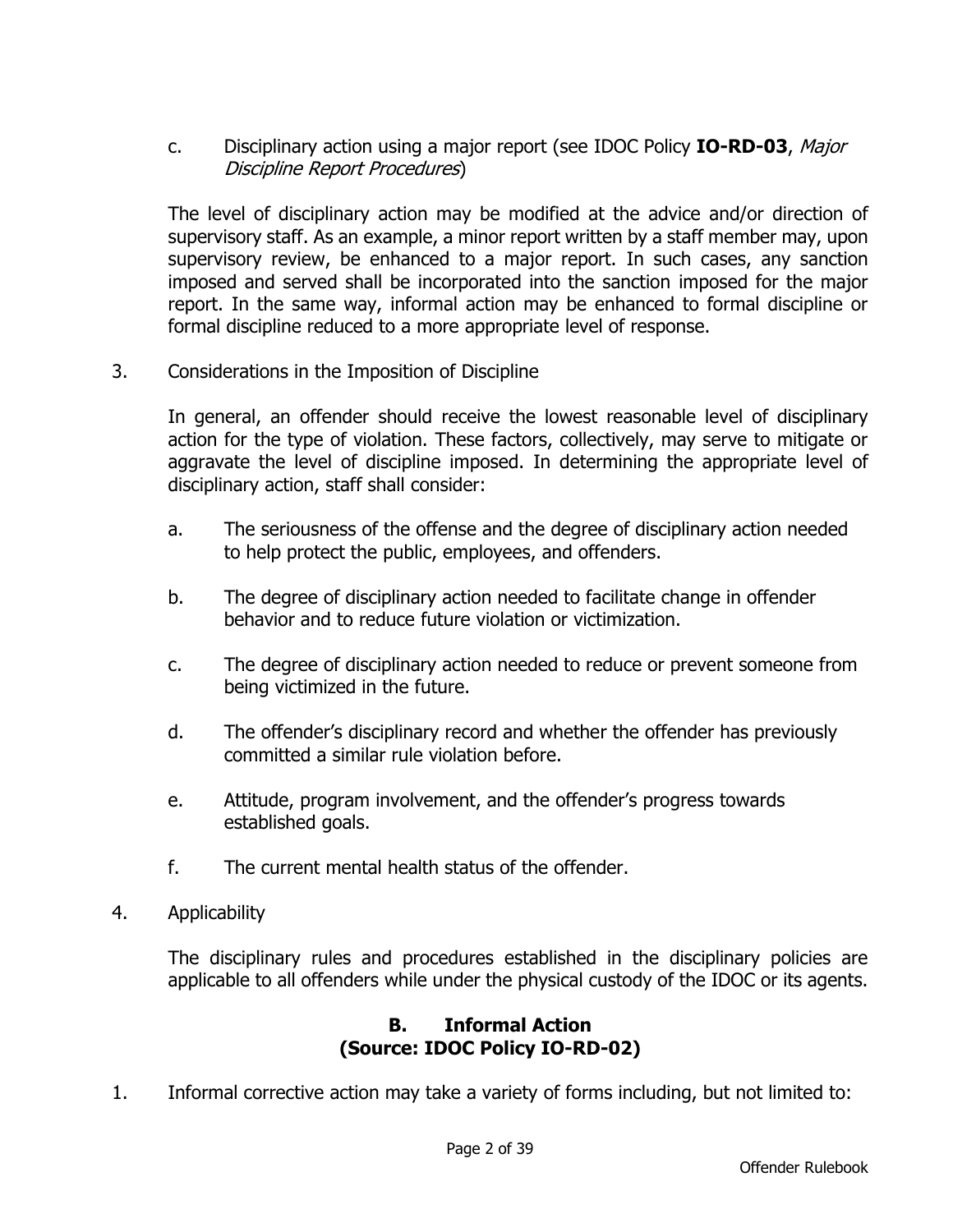- a. An appropriate display of disapproval,
- b. A discussion of expectations and potential consequences with the offender,
- c. Verbal reprimand,
- d. Extra work assignment which is not compensable by work allowance and shall not exceed what would normally be performed within a three-hour period,
- e. The imposition of restrictions of certain privileges specified in institutional procedures for a period of time not to exceed eight hours,
- f. Written assignments or thinking reports, and
- g. Other means consistent with the goals of this policy and authorized by institutional procedure.
- 2. Where the informal corrective action sanction imposed involves any type of sanction, extra assignment or restriction, the offender may choose to accept the corrective action as imposed or may elect to have the matter addressed through the minor report disciplinary process.
- 3. Where sufficient justification exists, a designated supervisor may cause formal disciplinary action to be implemented in lieu of informal corrective action. Under such circumstances, the offender shall be credited for any informal corrective action sanction that has been implemented.
- 4. As the offender may elect to have the matter addressed through the minor report process and the minor report process allows for review of the reported violation and any sanctions ordered, informal corrective action is not subject to the Grievance Procedure.

#### **C. Minor Reports (Source: IDOC Policy IO-RD-02)**

1. Minor Disciplinary Reports

Where informal corrective action is insufficient to encourage and effect behavioral change and a major report is deemed unnecessary because of the nature of the violation and/or behavioral and disciplinary history of the offender, the minor disciplinary report process shall be used. Each institution has its own minor report procedure.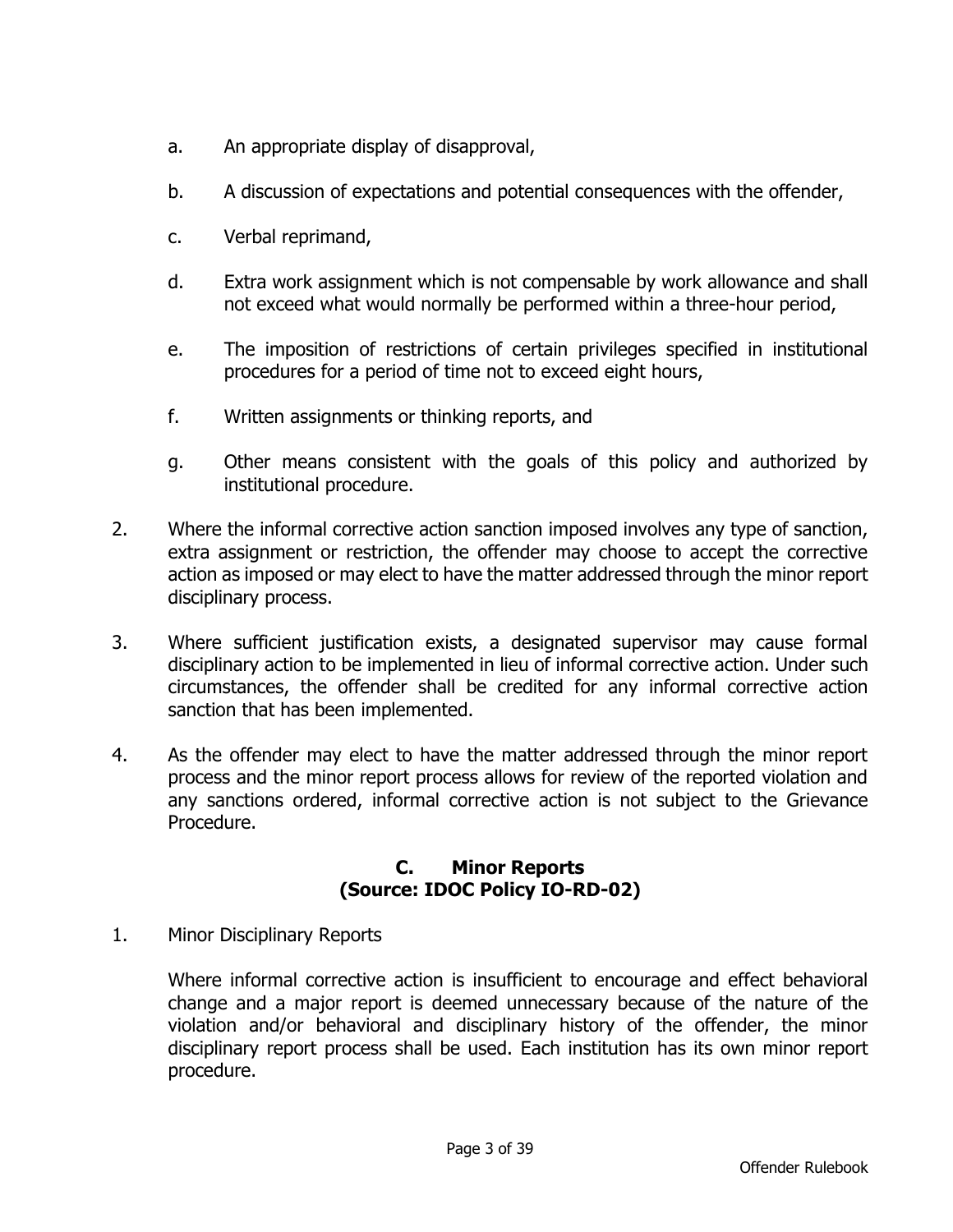#### 2. Minor Rules

Each institution shall establish a listing of minor rules and shall make that listing readily available to offenders. These rules may include, but are not limited to:

- a. **Disruptive Conduct** May include such behavior as listed in the major rule 'Obstructive/Disruptive Conduct' but which is considered less severe in nature. This rule also prohibits horseplay, loud talk, the playing of electronic devices at excessive volume levels, running inside buildings to meals or in areas not designated as recreational areas, and similar behaviors.
- b. **Failure to Follow the Directives of Staff** May include behavior which is similar to, though less serious than, behavior described in major rule #23.
- c. **Minor Insolence** May include the display of verbal or non-verbal disrespect to staff or other persons. Use of abusive language is a violation of this rule as is cursing and the use of obscene language – particularly if this language is used in an angry or loud tone of voice.
- d. **Being Out of Place of Assignment** May include' but is not limited to; being in an unauthorized area, loitering, and being late for scheduled appointments, work or program obligations, medication line, etc.
- e. **Unauthorized Possession or Exchange of Property** May include, but is not limited to, the possession of any item not issued to the offender or obtained through authorized institutional channels or the alteration of any article.
- f. **Unsatisfactory Work Performance** May include failure to perform work or program duties as assigned, as well as failure to work cooperatively with work supervisors and offender co-workers.
- g. **Failure to Cooperate at Established Counts** May include being at any place in the cell other than the designated position during count or failing to cooperate with count procedures in any other way.
- h. **Malingering or Feigning Illness** May include feigning or exaggerating illness or other incapacity in order to avoid work or other responsibility. Evidence of violation of this rule shall include input from a health care professional.
- i. **Abuse or Waste of State Issued Items** May include, but is not limited to; defacing property, abuse of equipment or waste of supplies, attachment of articles to walls, etc., in a manner which is not specifically authorized and other actions which abuse or waste state property.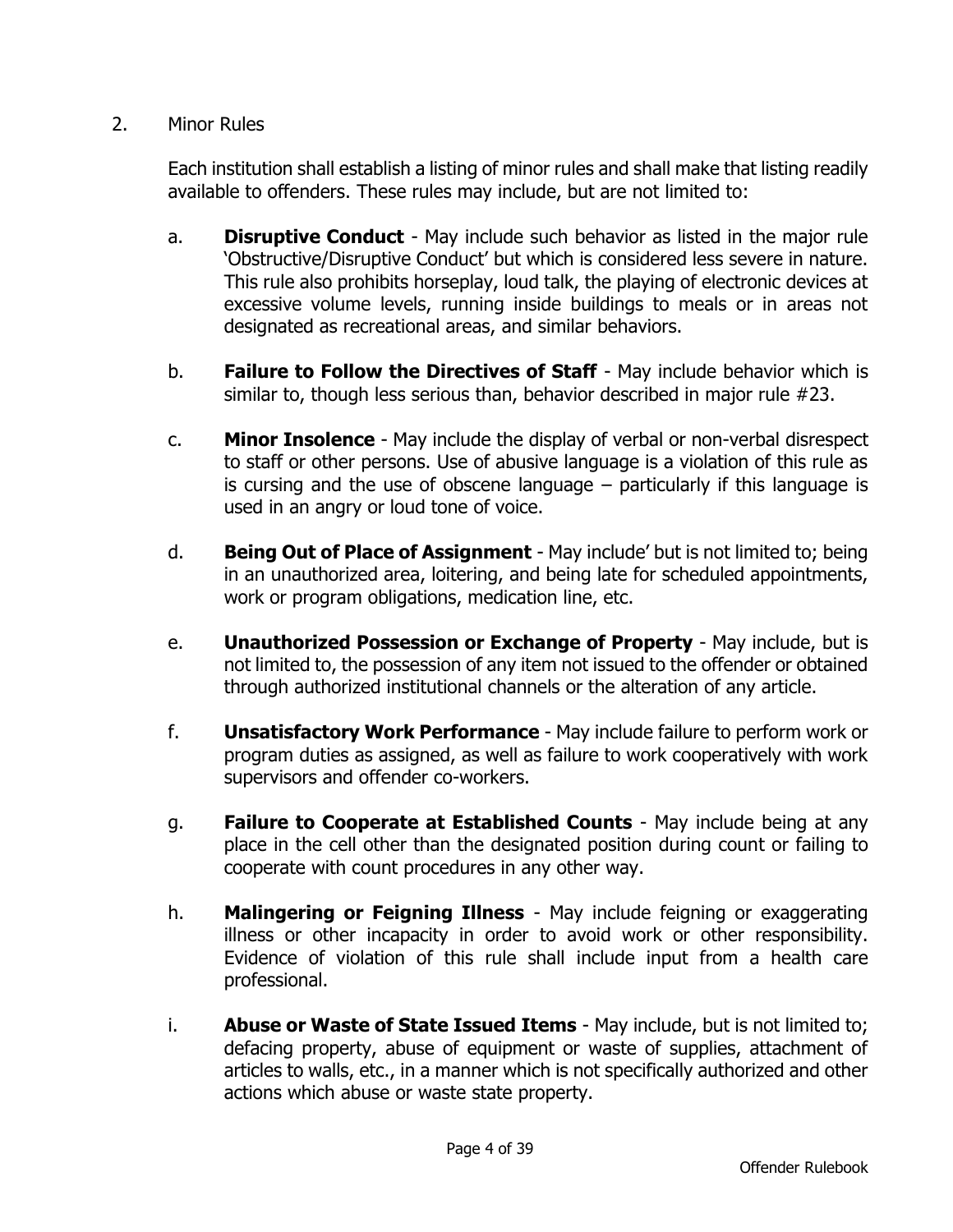- j. **Violation of Sanitation Standards** May include, but is not limited to; unsatisfactory room appearance, including improperly made bed, general disarray, dirty room floors, walls, or fixtures; failure to use trash receptacles properly; spitting on floors, walls, sidewalks, trash receptacles, water fountains, etc., placing of feet on furniture; improper storage of personal property or state issued items, etc.
- k. **Failure to Maintain an Acceptable Personal Appearance** May include the wearing of altered or unauthorized items of clothing, failing to maintain minimum levels of personal hygiene, etc.
- l. **Failure to Follow Safety Regulations** May include, but is not limited to, the unauthorized use of equipment and the unsafe use of supplies or equipment.
- m. **Failure to Comply with Institutional Monetary Policy** May include, but is not limited to, the overspending of personal accounts and the use of unauthorized mail ordering procedures.
- n. **Public Display of Offensive Material** May include the display or posting of nude photographs or drawings including incidental material lying on bunk, locker, desk, etc. In addition, this rule prohibits the display of materials which may be considered offensive to another person. This may include the display of materials which denigrate the ethnicity, religion, occupation, age, or sex of another person.
- o. **Violation of Established and Posted Unit Rules** May include, but is not limited to; the violation of posted rules of conduct for offenders assigned to, or involved in, activities within the institution.
- p. **Attempt to Circumvent Established Procedure** May include any attempt to evade or otherwise circumvent established procedures.
- 3. Minor disciplinary reports shall be written by the staff member having the most direct and comprehensive knowledge of the violation and shall include all pertinent information regarding the violation.
- 4. No formal hearing is required. In accordance with institutional procedures, the staff member observing the violation and submitting the minor report is authorized to order allowable and reasonable sanctions.

Generally, the staff member shall discuss the violation with the offender at the time of the violation and, again, at the time the report and sanctions are served upon the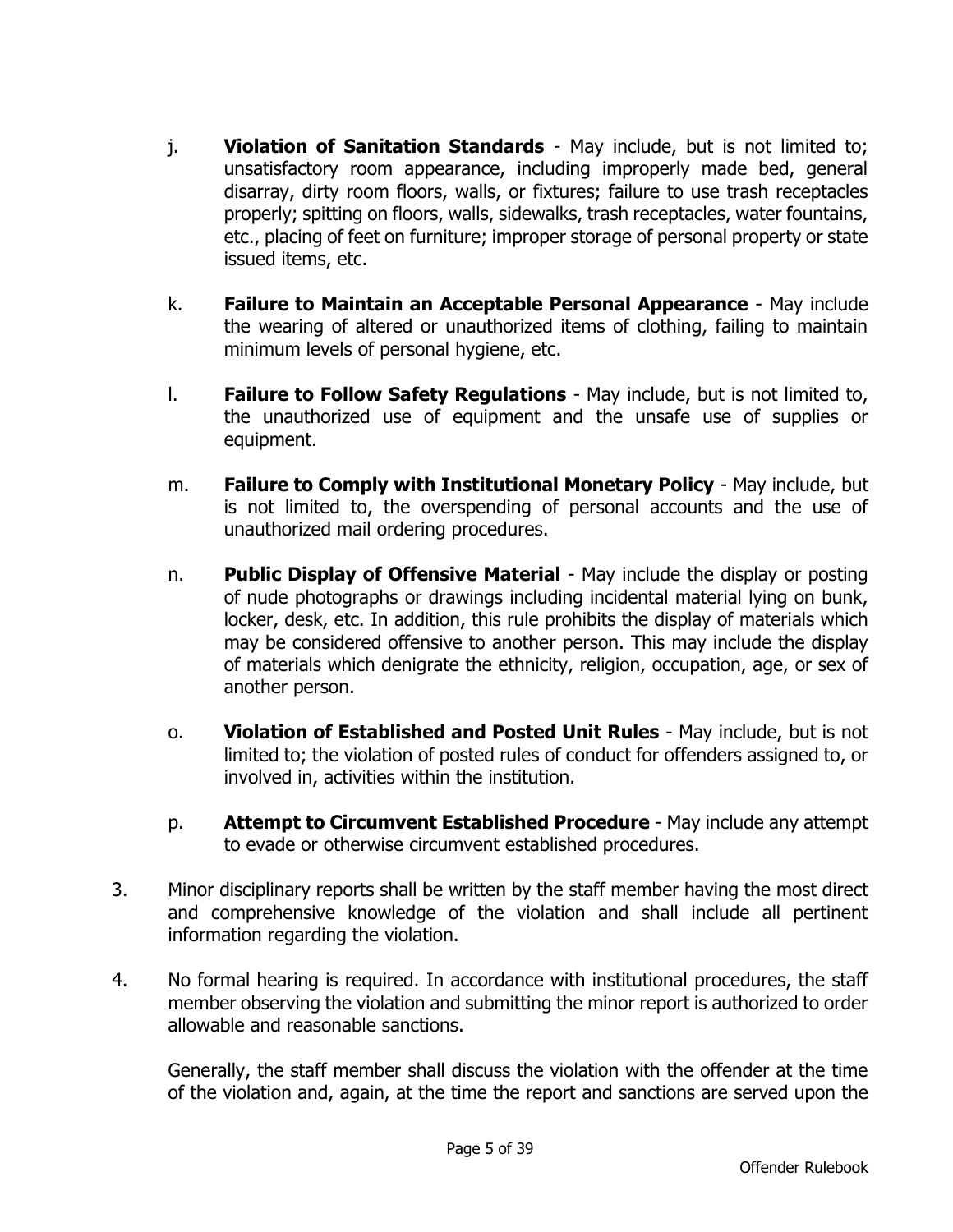offender. Minor reports are not to be written in lieu of a discussion of expectations with the offender. Minor reports are to be written as one part of the process of explaining expectations and consequences.

- 5. Institutional procedures may allow sanctions ordered to go into effect immediately.
- 6. During the minor report process, the offender shall be offered the opportunity for further review of the reported violation and any sanctions ordered. Institutional procedures may specify a review of documentation, including documentation submitted by the offender, a personal discussion with the review authority, or both. The purpose of the review is to ensure that evidence of the violation exists and that sanctions are used appropriately. The review authority may dismiss the report, reduce the report to informal corrective action, uphold the report and sanctions as ordered, reduce sanctions, enhance sanctions, or order the report to be re-written as a major report. Where sanctions are enhanced or the report is re-written as a major report, the offender shall be granted credit for any sanction that has been implemented.
- 7. Minor Report Sanctions

Each institution shall establish reasonable sanctions for use in the minor report process. These sanctions, any of which may be suspended in part or whole, may include:

- a. Assessed actual costs. Where actual costs are assessed, an itemized list of costs shall be included in the decision or attached to the decision with the offender receiving a copy. If actual costs are not known at the time of the imposition of the sanction, the offender shall the opportunity to challenge the assessed costs once they are available and provided to the offender. In accordance with IDOC Policy **AD-FD-11**, Offender Funds, an administrative overdraft fee of \$5.00 may be assessed for actual costs associated with processing an overdraft of an offender's financial account.
- b. Restriction to cell, room, housing unit, or living unit with or without job assignment for a maximum of 15 days per incident. Although institutional procedures may allow for no-contact visitation during the period of restriction; restriction to cell, room, housing unit, or living unit shall not otherwise affect the offender's visitation privileges. Institutional procedures may lengthen the term of restriction to off-set any hours spent in visitation.
- c. Added work assignments not to exceed 14 days per incident. Added work assignments are limited to assignments which would normally be performed within a three-hour period. These assignments shall not be compensable by any work allowance.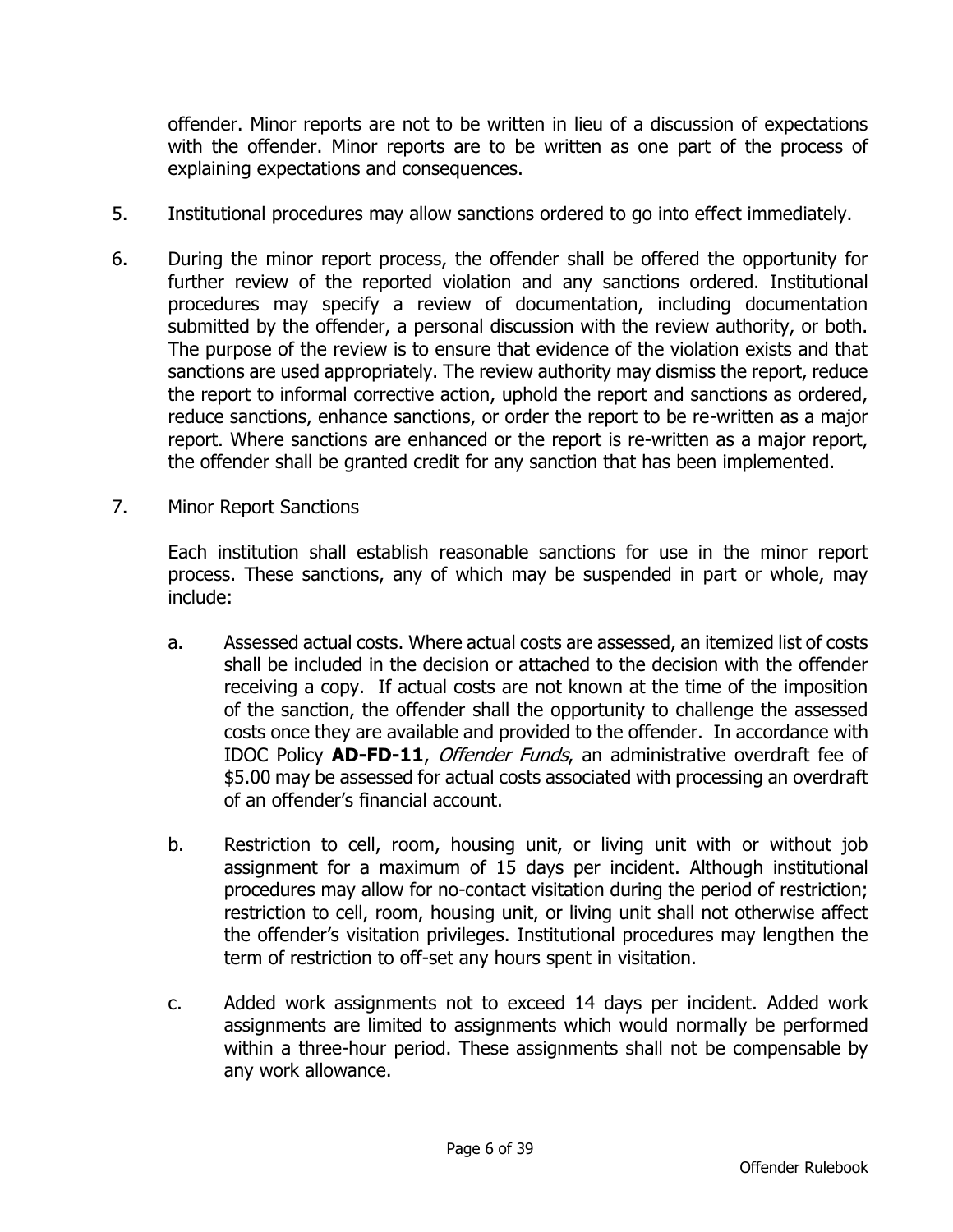- d. Reduction of allowance for work performed not to exceed seven days per incident.
- e. Loss of privileges for a maximum of 30 days per incident. Privilege losses shall not include visitation, mail, or O-Mail.
- f. Written assignments or thinking reports.
- g. Written Reprimand.
- h. Confiscation or disposition of contraband or other unauthorized material in accordance with IDOC Policy **IS-RO-03**, Offender Personal Property.
- i. Other sanctions consistent with the goal of achieving behavioral change.

## **D. Major Report Procedures (Source: IDOC Policy IO-RD-03)**

NOTE: If, at any time in the process of writing, investigating, or hearing a major report, it is noted that a document and/or procedure is incorrect, the process shall be stopped and the process reinitiated. The existence of an issue needing correction does not require the dismissal of a major report.

# **Preparing the Disciplinary Report**

1. As soon as a staff member or other person given authority over offenders becomes aware that a major infraction has occurred, that person shall prepare a disciplinary notice. The notice shall contain details of the infraction. In some cases involving potential serious violations committed by one or more offenders, staff members may conduct an investigation into the potential violations. In such cases, the writing of any disciplinary notice may be delayed until the investigation is completed.

Note – There is no requirement that a major report be written or served within 24 hours of an incident.

- 2. The shift supervisor or other designated staff member shall:
	- a. Review the disciplinary report (notice).
	- b. Assist the author to complete or rewrite the disciplinary report when necessary.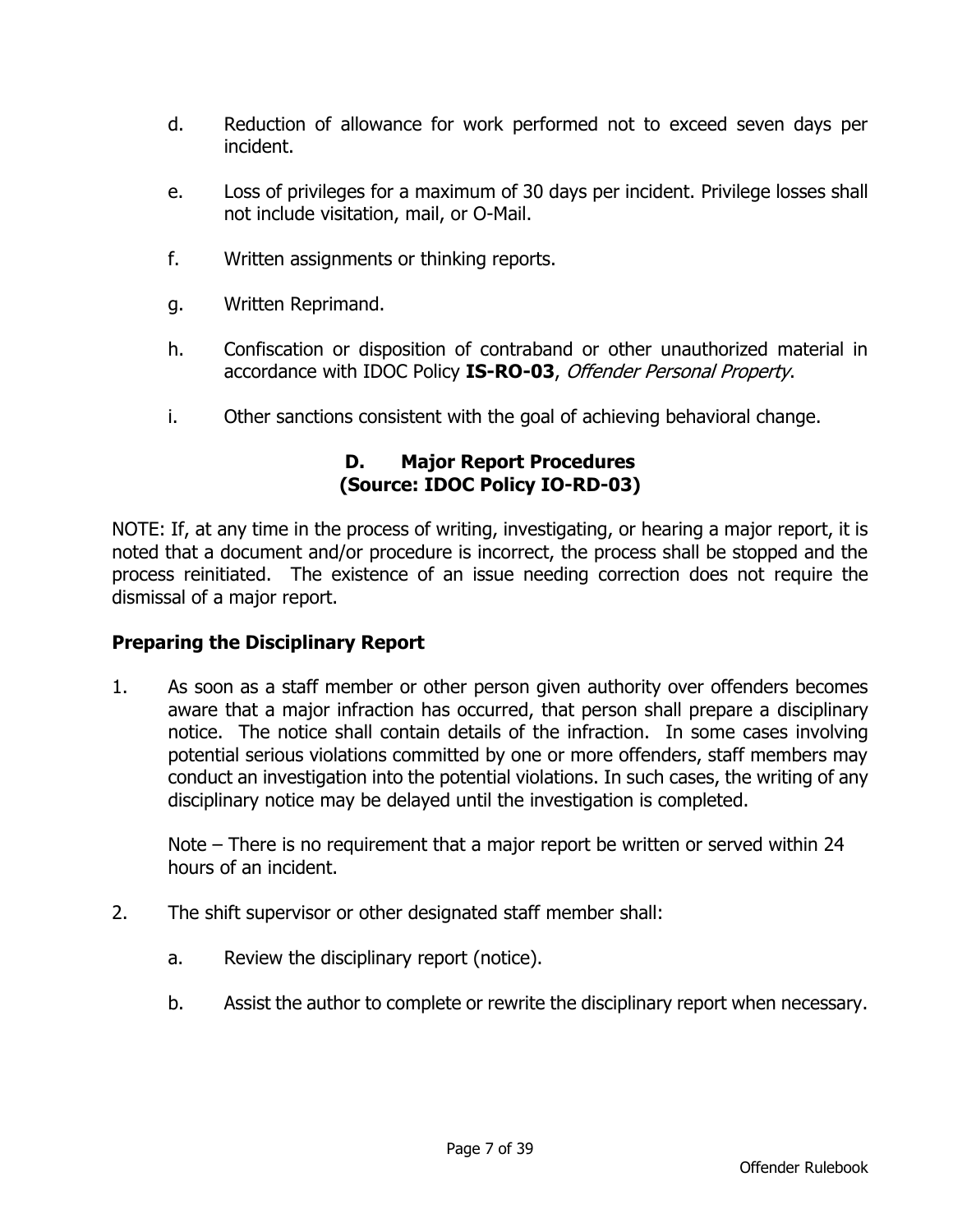# **The disciplinary notice**

- 1. The disciplinary notice shall contain the details of the infraction and shall list the appropriate rules alleged to have been broken by the offender. The disciplinary notice is considered the witness statement of the person who wrote the disciplinary notice.
- 2. Providing the offender with a copy of the disciplinary notice form shall serve as notice of alleged misconduct and, if a possession violation, Notice of Confiscation of the evidence.
- 3. A disciplinary report need not contain confidential information that could jeopardize individual safety or institutional security.
- 4. Factual statements in the narrative of a disciplinary report may be based on reliable hearsay from staff members or other persons.

# **Investigation**

1. This section applies only to the investigation which takes place following the writing and serving of the disciplinary notice. It does not apply to an investigation taking place before, and resulting in, the disciplinary notice.

The investigation of an approved disciplinary notice should begin promptly. The investigator conducting this investigation should not be a staff person involved in the reported violation as a witness to the alleged violation, as the report writer, or as the member of an investigative team that investigated the matter before the disciplinary notice was written. The investigator may provide evidence as to whether there are any mitigating or aggravating factors. Staff members who investigate approved disciplinary notices need not be full-time investigative staff. An investigation need not be redone if the person doing the investigation was not a direct witness to an incident, but finds out during the investigation that on offender wants to call that person as a witness.

- 2. The investigator shall interview the offender and any other persons who may have information regarding the incident as soon as is practical. The disciplinary notice shall serve as the witness statement of the reporting person.
- 3. If the investigator determines that the number of witnesses named by the offender would substantially burden the investigation and that some of the witnesses would be cumulative or irrelevant, the investigator may limit the number interviewed provided that the investigator records the reason for doing so.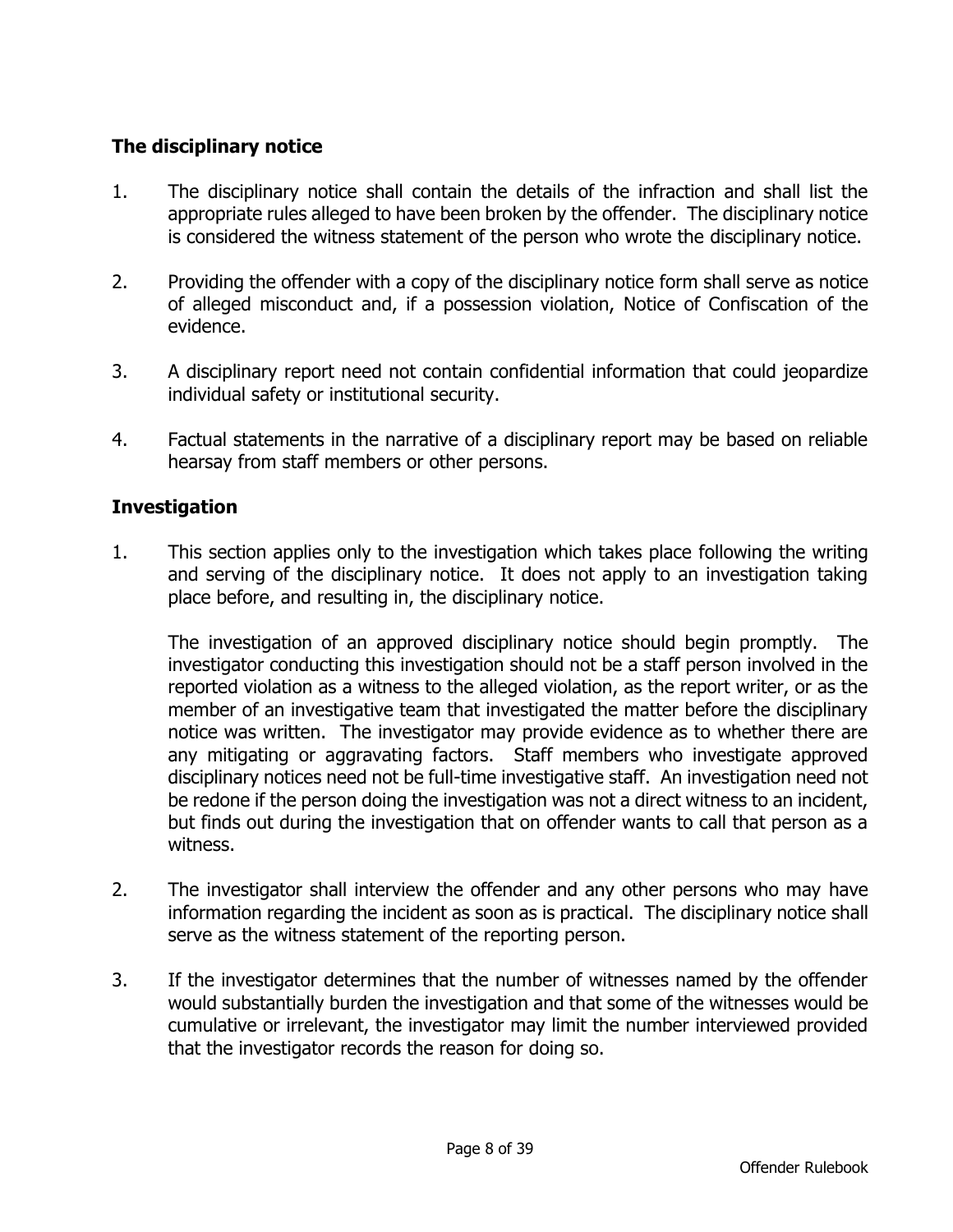- 4. Failure of the accused offender to name witnesses to be interviewed by the investigator may limit future opportunities of an offender to have a statement taken from such witnesses, unless the taking of a statement is directed by the ALJ or other reviewing institution official. The following reasons may support additional interviews:
	- a. The identity or existence of the witness was unknown prior to the offender's interview with the investigator.
	- b. That substantial prejudice will result without such witnesses.
	- c. Aggravating or mitigating factors.
- 5. The offender may present to the investigator evidence relative to the offender's defense.
- 6. Neither investigators nor other staff shall be required to perform any type of polygraph test at an offender's request.
- 7. The ALJ may review the disciplinary notice, the investigation materials and physical evidence prior to conducting a hearing. If the ALJ determines during that preliminary review that the record does not contain all required information (e.g. witness statements requested by an offender), the ALJ may contact the appropriate staff members directly and ask them to provide the appropriate information for the record. The ALJ may also issue a formal continuance to receive that information either before or during the hearing.
- 8. The offender may waive the right to be present at a hearing. If such a waiver is made by the offender, a decision shall be rendered by the Administrative Law Judge (ALJ) based on evidence contained in the disciplinary report and investigation. Such a waiver shall result in the offender's forfeiture of appearing at the hearing and of any appeal rights. The report investigator shall use Hearing Waiver Form **(IO-RD-03 F-5)** or similar form to record an offender's hearing waiver.

# **Hearing Process**

Note: If the offender believes a procedural error has occurred in the discipline process, the offender must address the issue at the hearing and/or through the appeal process.

1. The ALJ shall schedule the disciplinary hearing for a disciplinary report no sooner than 24 hours after an offender receives a written copy of the disciplinary notice (the "24 hour notice" period) to allow an offender to prepare for the hearing, unless the accused offender waives the 24-hour notice/preparation period. The hearing should be held, within seven working days (weekends and holidays excluded) following the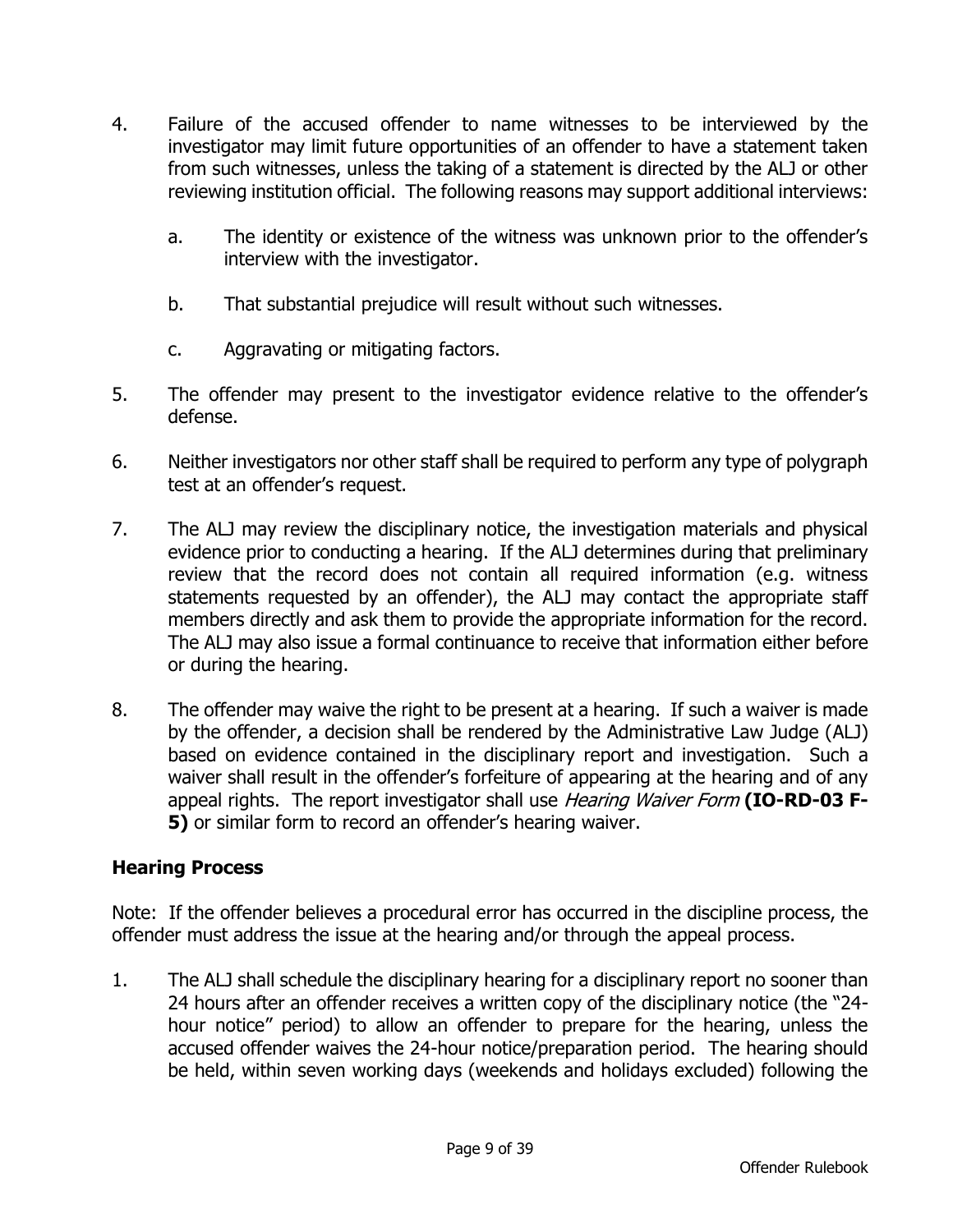date on which the offender received the Disciplinary Notice unless the ALJ determines that:

- a. The offender is not available for a hearing due to medical or mental health reasons, or is away from the institution for a court appearance.
- b. The offender can show cause for further investigation.
- c. The ALJ continues the hearing for further investigation or other cause.
- d. The offender's behavior in administrative segregation presents an imminent threat to staff safety.
- e. Holding a hearing could or would undermine criminal investigation or prosecution by the County Attorney or other prosecuting attorney.
- 2. The ALJ may hold a hearing beyond seven working days with a continuance issued, unless the ALJ finds that the additional delay significantly compromised the ability of the offender to offer a defense to the allegation in the disciplinary notice.
- 3. The rules and time limits governing major reports and ALJ hearings may be lengthened in emergency situations or shortened if the warden or designee finds that a compelling reason justifies shortening the time limits.
- 4. No individual may serve as an ALJ if directly involved in the matter as a witness, investigator, or reporting staff member.
- 5. The disciplinary process does not allow offenders to confront or cross-examine witnesses. Thus, offenders have no right to hear or receive copies of witness statements, unless the ALJ determines that sharing of non-confidential information is appropriate. Because of the concerns for the safety of offender witnesses, all offender witness statements not shared by an ALJ are considered non-public documents that should not available to other offenders at any time.
- 6. The offender and staff assistant, if designated, shall be permitted to offer evidence related to the disciplinary report including the presentation of documentary evidence or written witness statements. The ALJ may allow specific witnesses only as necessary to ensure a fair hearing. If specific evidence is rejected, the ALJ shall indicate the reasons in writing. The ALJ may request additional witness statements in order to make sure that the record is complete.
- 7. In the event the offender desires to have any witness appear in person at the disciplinary hearing, the offender must notify the investigator and identify the specific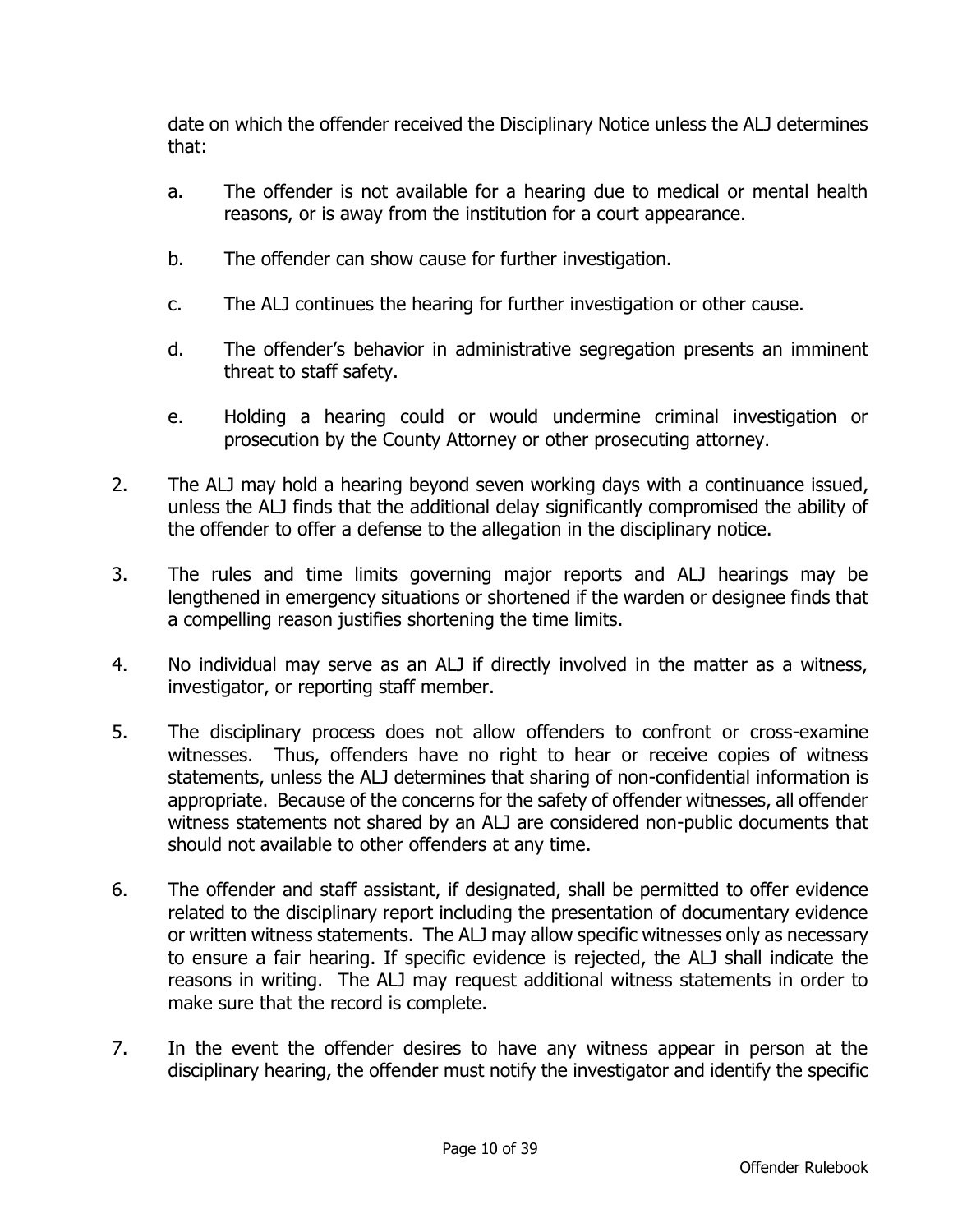witnesses and the names of the witnesses at the time of the investigation. Allowing a witness to testify in person at a disciplinary hearing is a decision of the ALJ.

- 8. The offender shall not have a right to legal counsel during the hearing or appeal process. The ALJ is required to provide staff assistance for offenders where the complexity of the issue makes it unlikely that the offender is able to collect and present the evidence, where the offender's capacity does not allow adequate comprehension of the case, or where the offender is unable to adequately comprehend English.
- 9. If an offender is in a special needs or mental health status, the investigator must obtain a statement from a mental health professional as to the offender's responsibility for the offender's conduct as stated in the report.
- 10. Where confidential information is involved, the ALJ shall, when possible, view the evidence prior to meeting with the accused offender.
- 11. The ALJ shall hear the facts of the alleged violations, weigh the evidence, and make a ruling as to the disposition of the case using only information available to the ALJ through the hearing process. An ALJ can make decisions based on direct and circumstantial evidence and reasonable inferences from the evidence. ALJs shall be impartial.
- 12. The ALJ shall conduct the hearing on a disciplinary report:
	- a. Where procedures have not been followed correctly, the hearing shall be continued and the report remanded to correct defects prior to continuing with the disciplinary hearing. If necessary, a revised disciplinary notice shall be given to the offender and further investigation done before the hearing resumes.
	- b. If the offender has not previously given a statement, the ALJ shall give an opportunity to the offender to make a brief statement. The ALJ may limit an offender's statement if the statement contains irrelevant issues or becomes duplicative or repetitive.
	- c. If the ALJ determines that a written hearing decision can be issued immediately following the hearing, then the ALJ shall excuse the offender and begin deliberations to determine whether the alleged rule violation(s) in fact occurred. Upon completing a written decision, the ALJ will call the offender back into the hearing and give the offender the written decision.
	- d. In some cases, the ALJ may not be able to issue a hearing decision immediately after the hearing. In those instances, the ALJ shall prepare a written hearing decision within three working days after the hearing. A copy of the written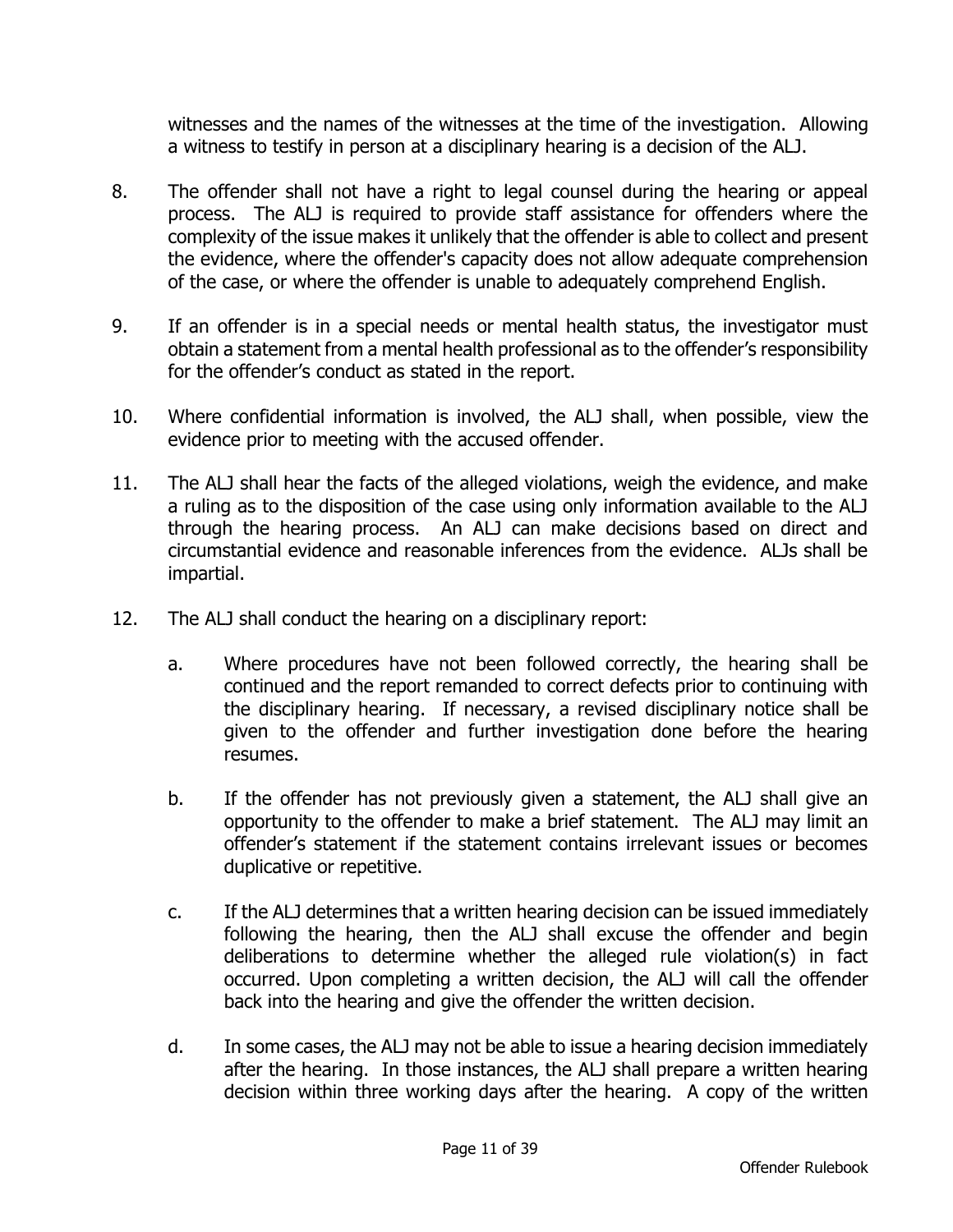hearing decision shall be given to the offender by a staff member. The ALJ may, but need not, indicate at the conclusion of the hearing what the ALJ expects the hearing decision to be. A subsequent written decision may differ from the oral announcement made by the ALJ, provided the written decision explains the reason for the change.

- e. The ALJ shall determine the class of the offense and any aggravating or mitigating circumstances. The findings of fact shall be made using the "some evidence" standard of proof.
- f. The ALJ shall review all pertinent evidence presented and may draw an adverse inference from the offender's hearing waiver or silence during the proceedings.
- 13. Offender Conduct at Hearings
	- a. If the offender chooses not to attend a hearing or refuses to go to the place of the hearing, the ALJ shall make findings of fact documenting that the offender's actions constitute a waiver of the offender's right to be at the hearing.
	- b. If an offender does not participate in a hearing (or does not appeal a hearing decision), the offender will be deemed to have failed to exhaust the administrative procedures and administrative remedies available to the offender.
	- c. An offender appearing before the ALJ is subject to the rules of discipline in the same manner as at any other time. If the offender becomes so unruly at the disciplinary hearing that the hearing cannot be effectively continued, such conduct shall be treated as a refusal to appear at the hearing, and the hearing shall continue outside the offender's presence. The ALJ shall document the offender's behavior and make a finding regarding whether it constituted a waiver of the offender's hearing right.
- 14. Because an ALJ may conduct hearings at a location away from the institution where the offender is housed, the following modifications to the hearing procedures may be made in appropriate circumstances:
	- a. An ALJ may conduct hearings via a video connection (the "IDOC Telejustice System"). If the Telejustice System is unavailable, the ALJ may conduct a hearing via telephone.
	- b. If there is physical evidence, the ALJ may review that evidence by any appropriate means, including review of photographs, scans, or video.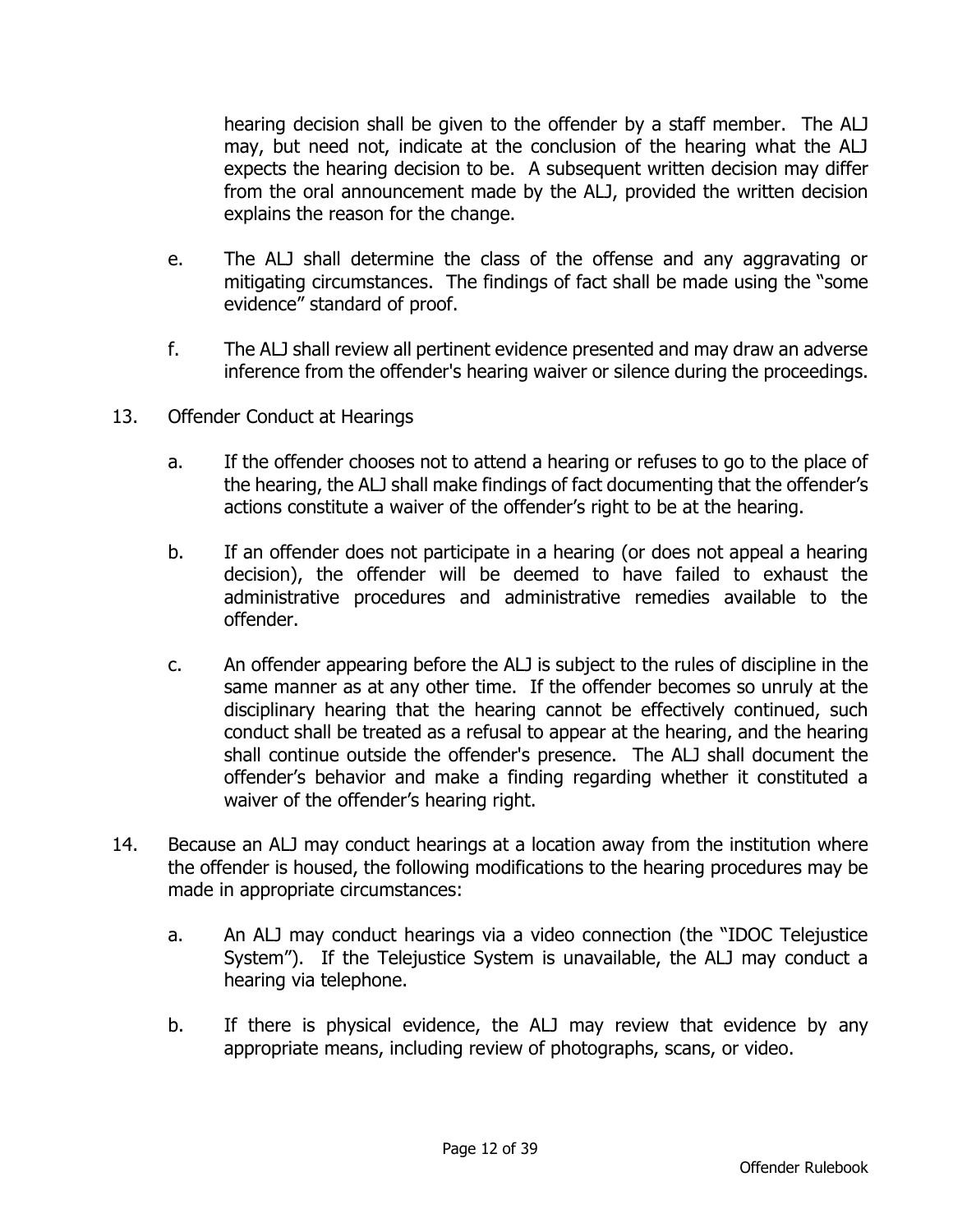15. An offender may choose to appear at an ALJ hearing by written statement rather than in person. To do that, the offender must complete the *Appearance at Disciplinary* Hearing by Written Statement Form **(IO-RD-03 F-2)**. The offender's signature on that form must be witnessed by a staff member. Use of this form will still allow the offender to appeal an ALJ's hearing decision. An offender may submit that form at any time prior to an in-person hearing.

# **Use of Confidential Information**

- 1. The ALJ shall consider confidential documentary evidence or testimony reviewed outside the presence of the offender only, if after reviewing and/or hearing such evidence, the ALJ has:
	- a. Made a finding that the information is reliable; and
	- b. Made a finding that disclosure of the evidence to the offender would create a substantial risk of harm to individual safety or institutional security.
- 2. Confidential information shall not be reviewed with the offender. The statement of the evidence relied on shall indicate the reliance on confidential or omitted information.
- 3. Because videos from institutional security cameras can reveal limitation of the video system, all such videos are considered confidential and offenders shall not be allowed to review such videos.
- 4. The IDOC takes its responsibility to safeguard confidential information very seriously. Staff makes every effort to keep all information physically separated from other information and files. In addition, only staff that has a need to see any confidential information is allowed access to the information. The IDOC and the Attorney General's Office also seek to limit access to confidential information in all court proceedings.

#### **Dismissed Reports/Expungement**

If the incident as charged in the disciplinary notice is dismissed, the disciplinary records of that incident shall be sent to the Inactive screen in ICON. Dismissal of alleged individual rule violations constituting only part of the entire incident shall not require sending the file to the Inactive screen in ICON.

#### **Appeals**

1. Because ALJs may not give the decisions to an offender at the conclusion of a hearing, each institution shall establish procedures for offenders to obtain forms to appeal an ALJ's hearing decision.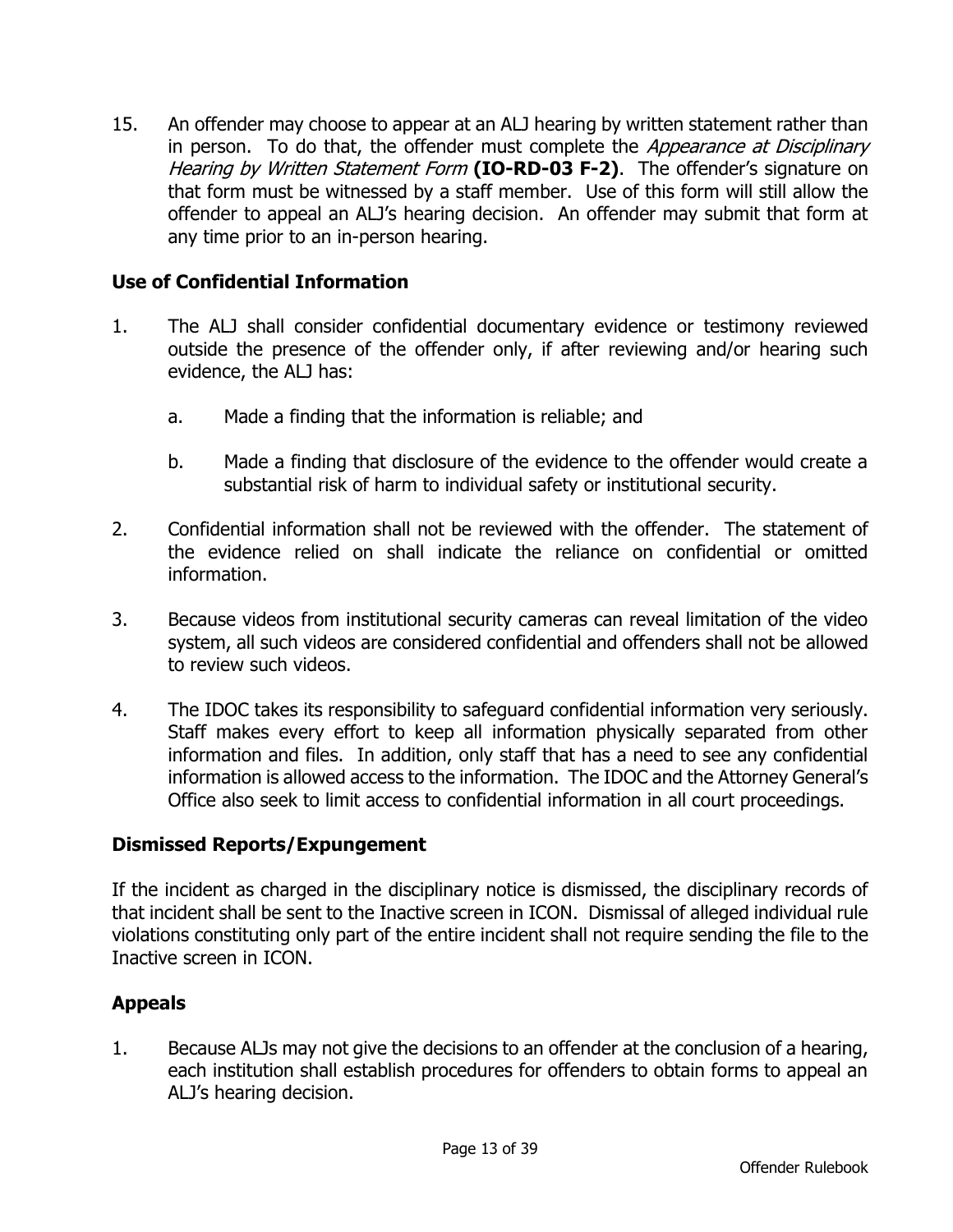- 2. An appeal must be submitted within 24 hours of the date and time that an offender receives a copy of an ALJ hearing decision. The ALJ or another staff member shall offer the offender the disciplinary appeal form unless appeal rights have been forfeited by the offender.
- 3. In accordance with institutional procedures, if an offender takes an appeal, the sanctions shall be stayed pending an appeal decision by the Warden/Designee. If the offender declines to appeal, or to accept the appeal form, the sanction imposed by the ALJ shall then go into effect. If later, still within the 24-hour appeal time frame, the offender decides to appeal, the sanctions shall remain in effect.
- 4. Failure to appeal within the 24 hours shall result in the invocation of the decision of the ALJ. In addition, an offender may raise new issues regarding a disciplinary matter by filing a written request for further review to the Warden within 15 days of the ALJ's decision.
- 5. If an offender does not appeal an ALJ decision, then the offender has failed to exhaust the offender's administrative remedies regarding that decision and may not challenge the decision in later disciplinary matters. In particular, if an offender does not appeal a decision that has one or more suspended sanctions, the offender may not raise any challenge to the suspended sanction in a subsequent ALJ decision that imposes the suspended sanction. Similarly, if an offender does not appeal an ALJ decision, then the offender may not challenge that decision if it is used to enhance sanctions in later disciplinary matters.
- 6. The Warden/Designee shall respond to an appeal in writing within 15 calendar days from receipt of the appeal, or 15 calendar days from receipt of authorized supplemental information. The appeal to the Warden constitutes final agency action.
- 7. Time limits for appeals may be expanded by the Warden/Designee if exigent circumstances arise.
- 8. Upon remand of a case to the ALJ, the ALJ shall not impose any greater sanction than that imposed initially for that case.
- 9. Offenders are expected to fully participate in the ALJ hearing process in order to preserve all of their appeal rights. If an offender does not make any statement about the facts raised by a disciplinary notice during the investigation of the notice or at the ALJ hearing, then the offender may not raise factual issues as part of an appeal, but the offender may still raise issues regarding a sanction imposed. An offender may still raise factual issues raised by evidence that is newly discovered after the ALJ hearing is completed.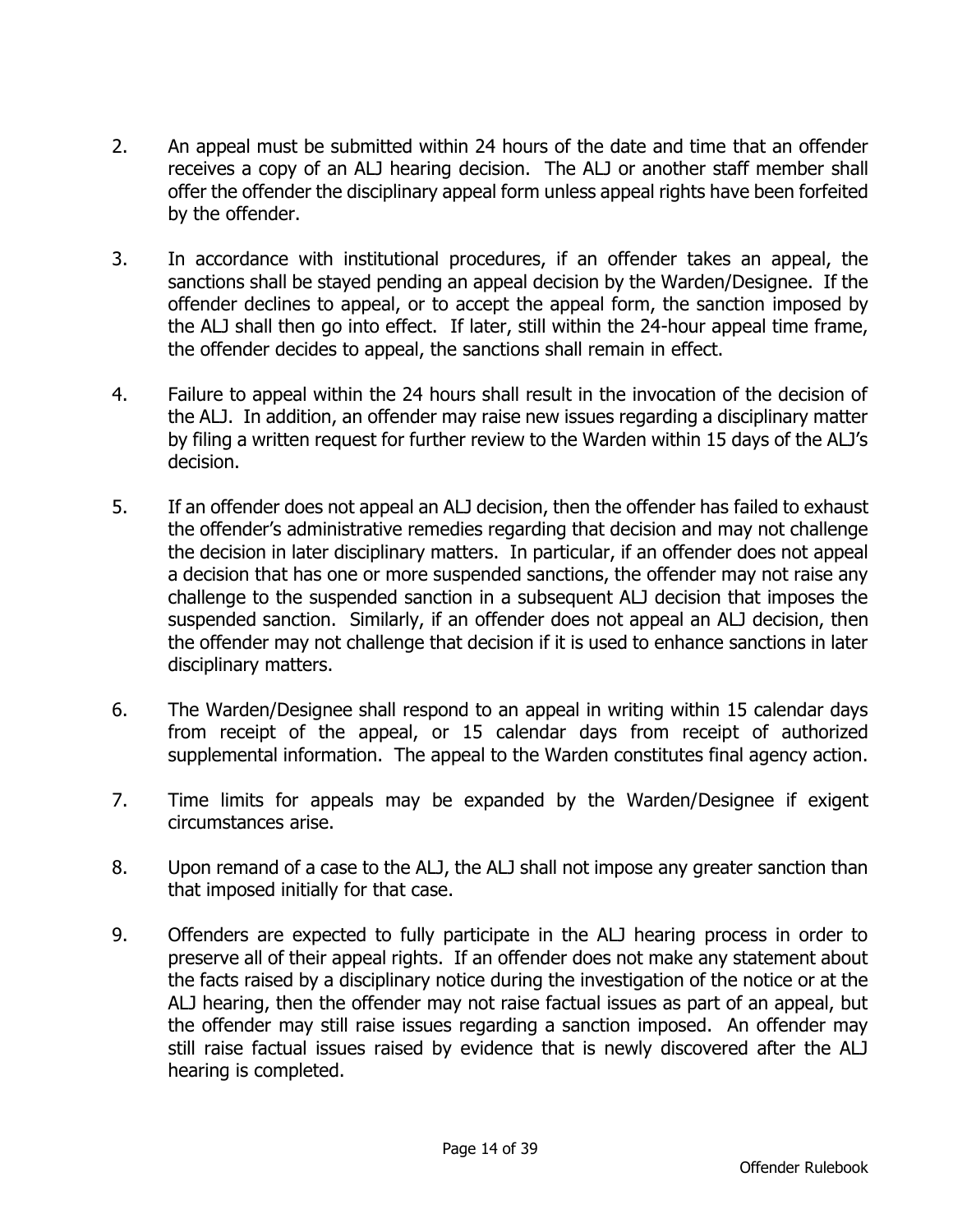# **Procedures Following Potential Criminal Misconduct**

- 1. Any offender who may have violated a state or federal law while in custody shall be subject to criminal prosecution.
- 2. Where the Warden determines that a crime has or may have been committed that should be prosecuted, normal disciplinary action may still be taken promptly provided that the offender has been read the following warning prior to being interviewed by the investigator or other appropriate official and the offender has been informed that:
	- a. Criminal prosecution is possible;
	- b. The offender has the right to remain silent;
	- c. The offender's silence may be used against the offender in the disciplinary hearing; and
	- d. Anything the offender says may be used in criminal prosecution.

While many of the disciplinary rules are modeled after criminal statutes, the above warning need only be used when a matter involves conduct serious enough that it is highly probable that a criminal prosecution may be brought. The failure to give the above warning does not limit the use of any statements in any disciplinary proceedings, but may limit the use of such statements in any criminal proceeding.

3. The ALJ may continue discipline until criminal proceedings are resolved. After the dismissal, trial, or other disposition of criminal charges, any disciplinary proceeding still pending shall be conducted or concluded.

# **E. Major Disciplinary Rules and Classes of Offenses (Source: IDOC Policy IO-RD-03)**

While it is impossible to define every possible prohibited act or rule violation, the following Major Infractions are prohibited in all IDOC institutions:

1. **Killing** - An offender commits killing when the offender non-accidentally causes the death of another person.

Class "A" for all violations.

2. **Assault** - An offender commits assault when the offender intentionally causes or An offender commits assault when the offender intentionally does any act that: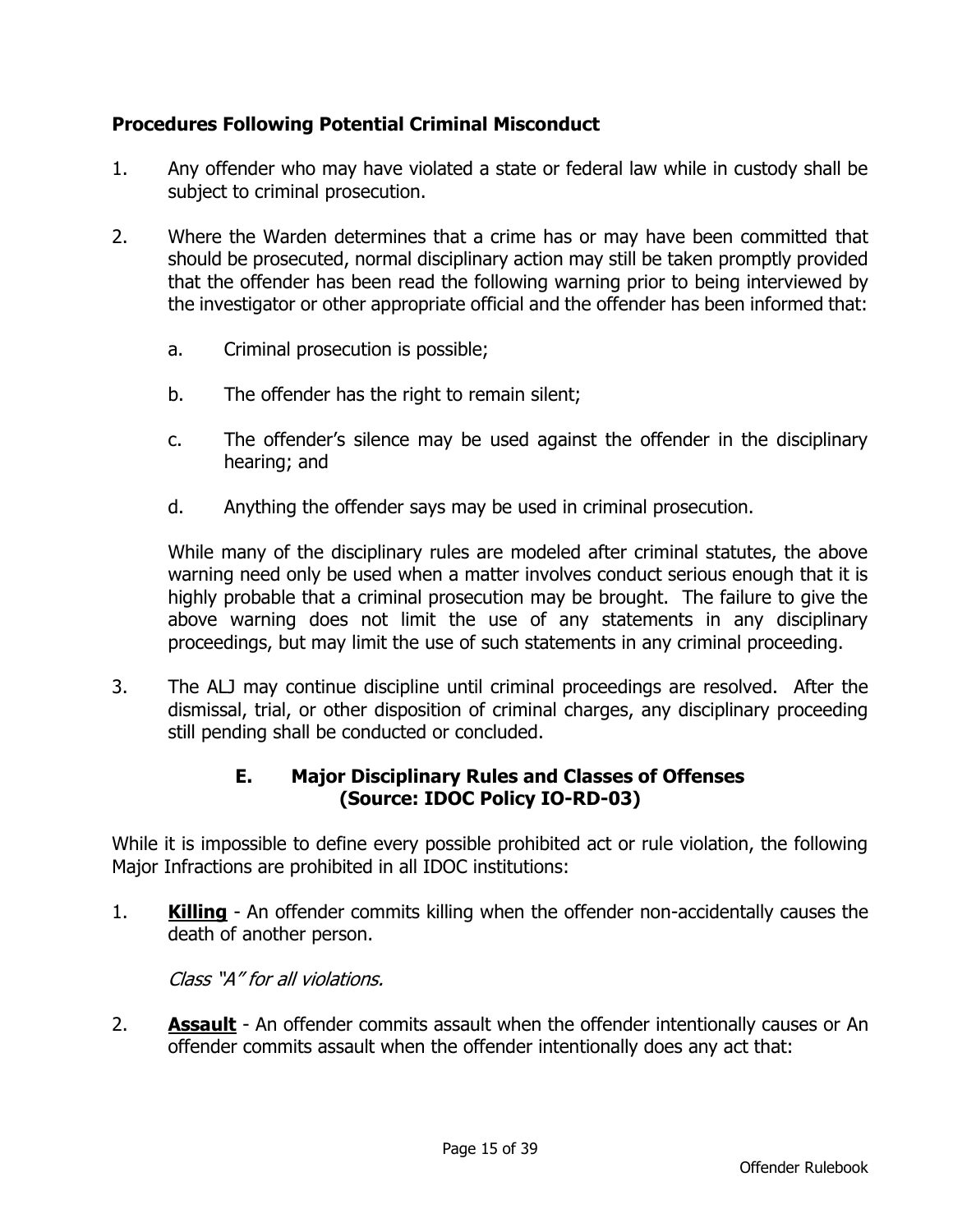- a. Causes or threatens to cause pain or injury to another person or which is intended to result in physical contact which will be insulting or offensive to another person.
- b. Applies any physical force or offensive substance (i.e. feces, urine, saliva, mucous) or any other item against any person regardless of whether pain or injury occurs.

Class "A" for assaults on a staff person or if a weapon or potentially infectious bodily fluids, secretions, tissue, or excrement have been used; Class "B" for all other violations.

3. **Kidnapping** - An offender commits kidnapping when the offender seizes, carries, forces, entices, or in any other manner moves any person from one place to another, or confines another without the person's consent.

Class "A" for all violations.

- 4. **Extortion, Blackmail, Protections (strong-arming)** An offender commits an offense under this subsection when the offender demands or receives money or anything of value in return for:
	- a. Providing protection from others.
	- b. Refraining from violent or sexual activity.
	- c. Refraining from informing on another.
	- d. Acting as a "middleman" for someone engaged in any of this activity shall also be punishable under this subsection.

Class "B" for all violations.

- 5. **Escape** An offender commits an offense under this subsection when the offender:
	- a. Without proper authority evades a place of confinement.
	- b. Fails to return from an authorized temporary absence such as furlough.
	- c. Fails to comply with a work agreement outside the institution by leaving a place of work without authority or by failing to return at the required time.
	- d. Evades custody while being transported.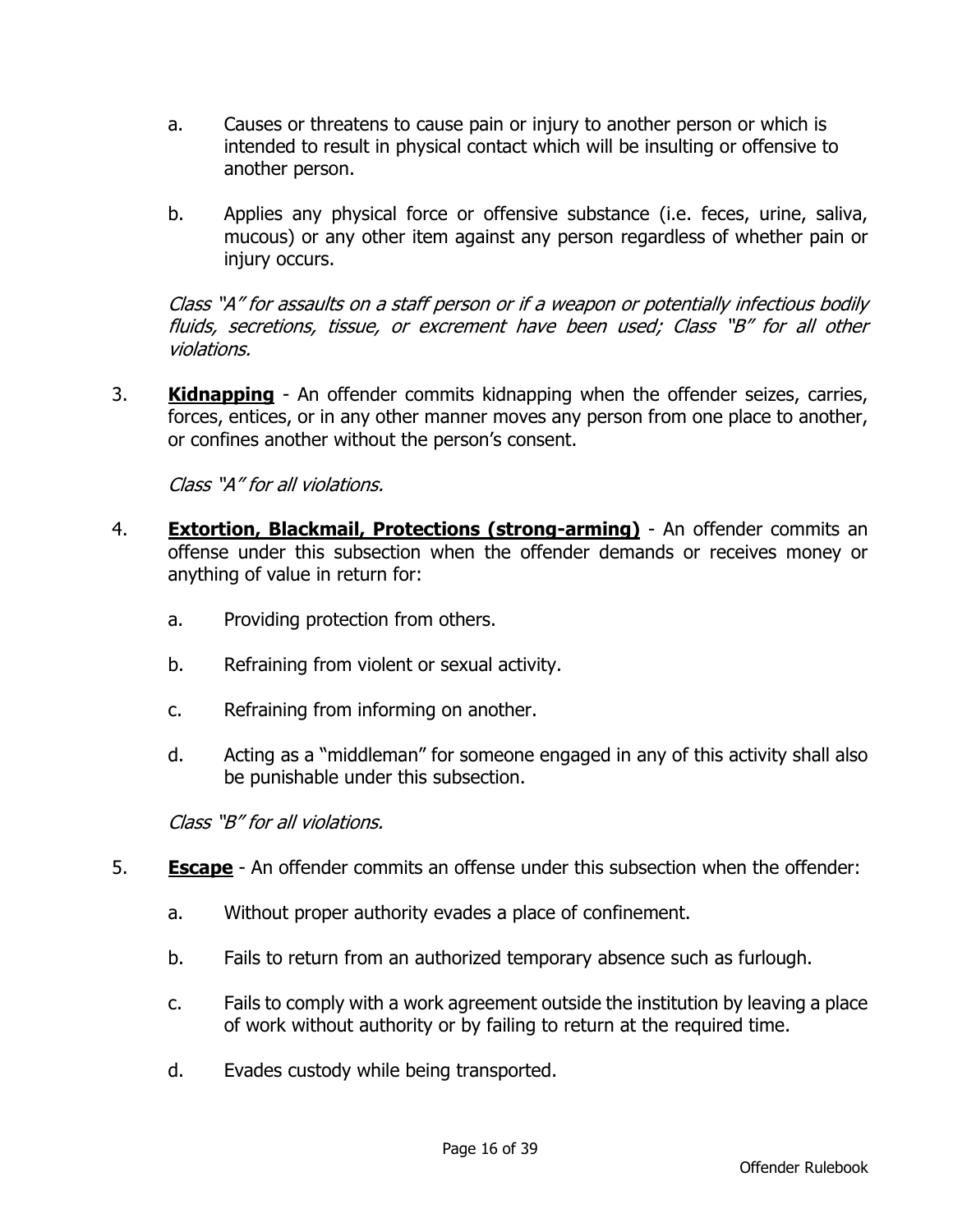Class "A" for all violations.

6. **Participation in a Disturbance** - An offender commits an offense under this subsection when two or more offenders assemble together, with one or more of them acting in a violent manner, and with the intent to commit further violations causing a disruption to institutional operations.

If further violations continue after the initial acts, those actions may be considered separate or additional violations of this rule or of other disciplinary rules, including the riot rule, and those violations may be punished as separate offenses.

When a disturbance is occurring, any offender who immediately refuses to follow an order to disperse, fails to move as directed by an order, or fails to comply with any order given after notification has been used, shall be deemed to have been part of the disturbance and shall be guilty of violating this rule.

Class "B" for all violations.

7. **Arson** - An offender commits arson when the offender intentionally sets fire to, burns, causes to be burned, or by the use of any explosive or combustible device, damages or destroys, or causes to be damaged or destroyed, any structure or property.

Class "A" if the act occurs in an occupied dwelling; Class "B" for any other violations.

- 8. **Robbery** An offender commits robbery when the offender uses or threatens the use of physical force upon another person for the purpose of:
	- a. Preventing or overcoming resistance to the taking of property or to the retention thereof immediately after the taking.
	- b. Compelling the owner of such property or another person to deliver the property.
	- c. The ALJ may modify an alleged violation to this rule to theft under Rule 18.

Class "A" if a weapon has been used; Class "B" for all other violations.

9. **Possession of Dangerous Contraband** - An offender commits an offense under this subsection when the offender possesses, uses, or has under the offender's control or in the offender's custody an item considered dangerous contraband.

Class "B" if life threatening; Class "C" for all other violations.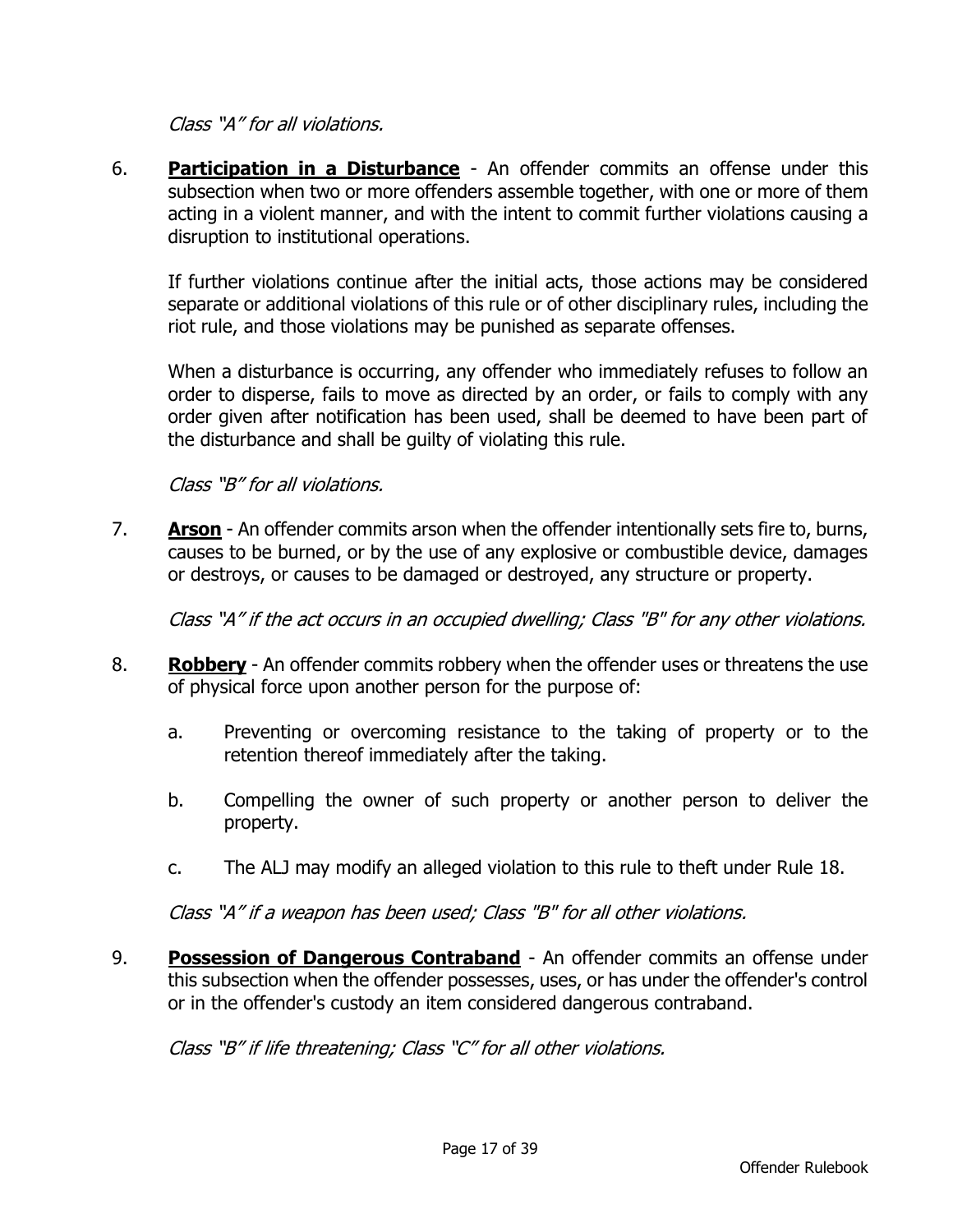10. **Dealing in Dangerous Drugs/Intoxicants** - An offender commits an offense under this subsection when the offender sells or gives away any quantity of dangerous drugs or intoxicants. Also includes introduction into the institution with intent to sell or give away any quantity of dangerous drugs or intoxicants.

Class "B" for all violations.

11. **Criminal or Unlawful Conduct** - An offender commits an offense under this subsection if an offender plans, participates, assists, condones, or encourages others to violate a state or federal law or an existing court order, whether the offense is or will be committed inside or outside the institution and whether the offense actually occurs. The law violated maybe a state or federal criminal or civil law.

Class "B" for all violations.

12. **Possession of Key or Key Pattern** - An offender commits an offense under this subsection when the offender possesses a key or key pattern to any lock. A key pattern is any substance upon which the impression of a key is made. This offense shall not prohibit possession of keys or shape authorized by the Warden.

Class "A" for possession of a key or pattern of a key that could breach the institution's perimeter; Class "B" for all other violations.

13. **Fighting** - An offender commits fighting when the offender engages in a physical altercation including the exchange of blows, shoves, kicks, or other offensive physical conduct. The physical contact need not be in anger.

Class "B" if weapon is used; Class "C" for all other violations.

- 14. **Threats/Intimidation** An offender commits a threat when the offender communicates a determination or intent to injure another person or to commit a crime of violence or an unlawful act dangerous to human life, and the probable consequence of such threat or threats (whether or not such consequence, in fact, occurs) is:
	- a. To place another person in fear of bodily injury.
	- b. To cause damage to property.
	- c. Is to take place in the future after released from confinement.

It shall be an offense under this subsection for any offender to intentionally compel or induce another to engage in conduct from which the latter has a legal right to abstain or to abstain from conduct in which there is a legal right to engage, by means of conduct described in this subsection. It shall also be punishable under this section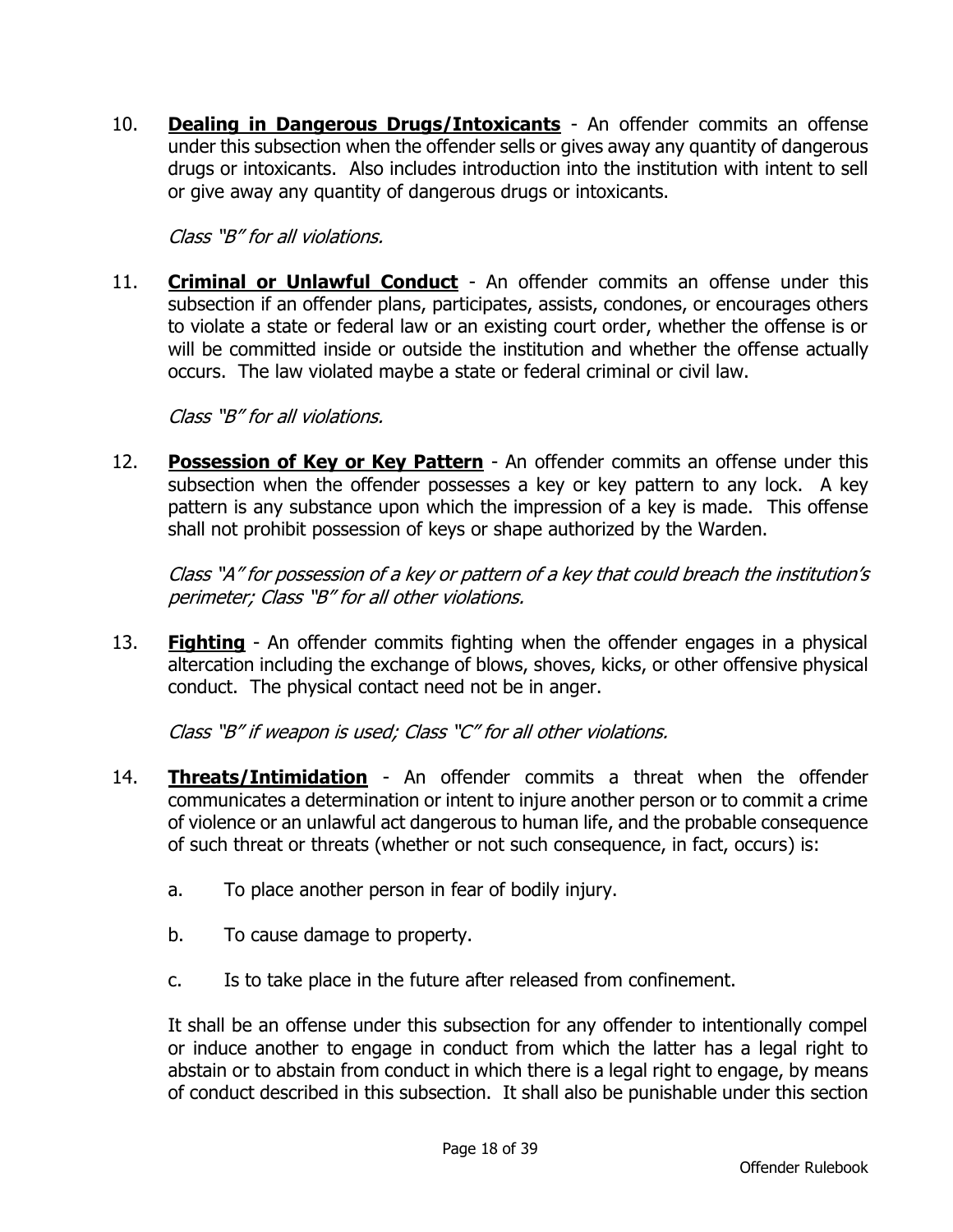to intimidate another from behaving in such manner, either through express or implied words or actions.

Class "B" for threats to kill, rape, sexually assault, or use of weapon; Class "C" for all other violations.

- 15. **Sexual Misconduct** An offender commits an offense under this subsection when the offender:
	- a. Proposes a consensual sexual contact or sexual relationship with another person through gestures, such as, kissing, petting, etc., or by written or oral communications or engages in a consensual sexual contact or relationship. An offender may be disciplined for proposing a consensual sexual contact or sexual relationship with staff only upon a finding that the staff member did not explicitly or implicitly consent to or encourage such a proposal. **(PREA 115.78(e))**
	- b. Encourages or does not stop a visitor from exposing the visitor's genitals, buttocks, pubic areas, breasts, or under garments to view by an offender.
	- c. Takes part in an indecent exposure. Indecent exposure includes, but is not limited to, offensive exposure of the genitals or pubic areas in a manner designed to be seen by another person.
	- d. Makes or uses gestures of a sexual nature designed to cause, or capable of causing, embarrassment or offense to another person.
	- e. Masturbates or touches himself or herself sexually while looking at a staff member, volunteer, or other offender. This shall be a violation even if the person being looked at is unaware of the offender's action.
	- f. Sexually harasses a staff member, offender, volunteer, contractor, visitor, or an off-grounds worker.
	- g. Watches another offender masturbate or touch himself or herself in a sexual manner for the sexual arousal or pleasure of one or both offenders.
	- h. Possesses a written proposal for sexual contact with another offender after having had time to dispose of the written proposal.

Class "C" for all violations.

16. **Unauthorized Possession/Exchange** - An offender commits an offense under this subsection if the offender has in possession on the offender's person, in the offender's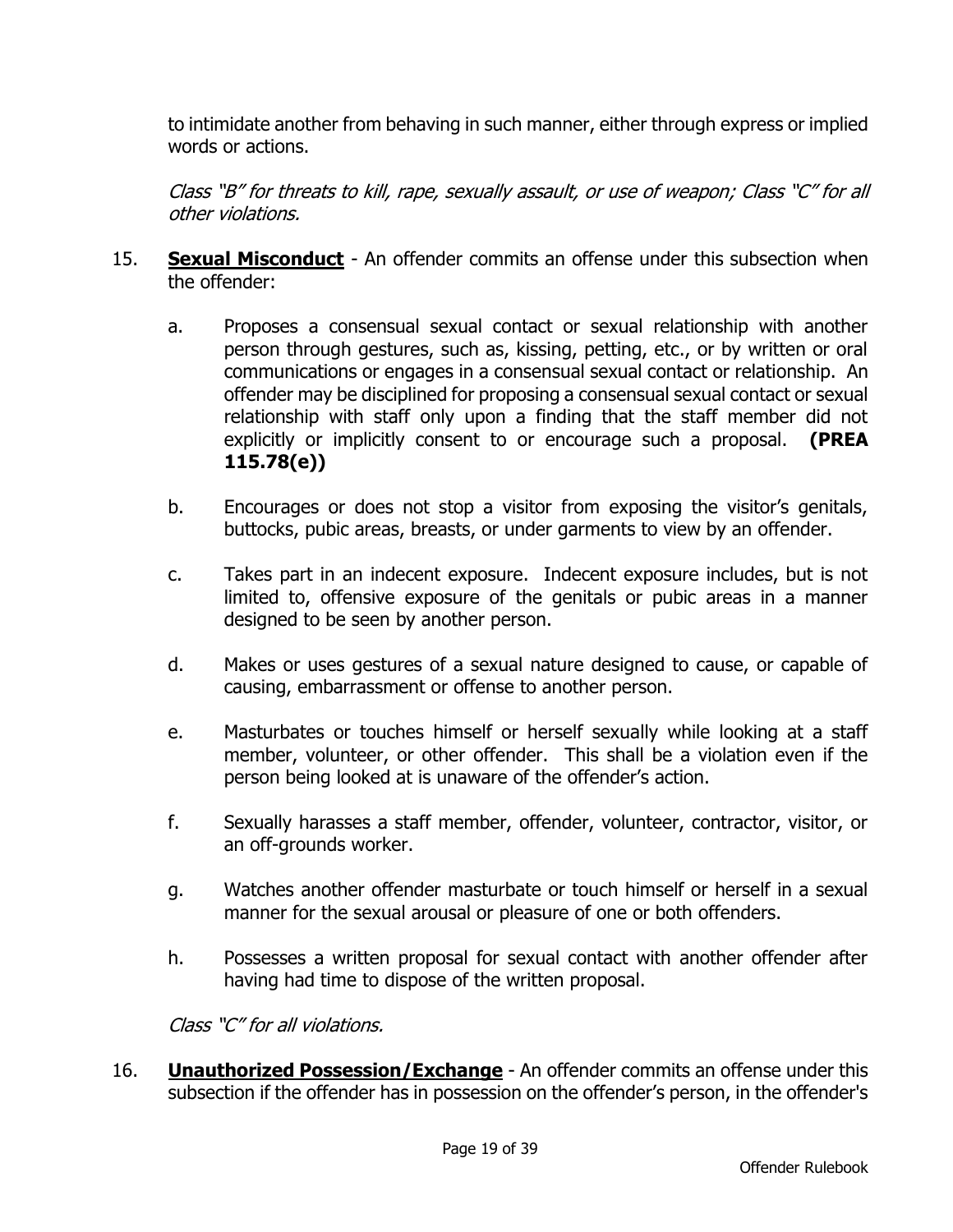cell or domicile, in the offender's immediate sleeping area, locker, or immediate place of work or other program assignment; or receives from or gives to another offender, or fashions or manufactures or introduces, or arranges to introduce into the institution any unauthorized item(s) delineated as contraband including, but not limited, to:

- a. Locks, lock picks, trip wires, locking devices, chain, hooks, metal cutting saws or devices, files, rope, ladder, tool(s), or diagrams, or other items which could be used to jeopardize security.
- b. Mask, wig, or disguise or any other means of altering normal physical appearance which would make ready identification of an offender difficult.
- c. Mannequin, dummy, replica of a human body, human hair, or any item or device which would cause any offender to be counted as being present at a designated time and place when, in fact, the offender would be absent; or in any way would aid or abet the escape or walk away of an offender.
- d. Form of securities, bonds, coins, currency, legal tender, official papers, or documents (other than those pertaining to judicial or administrative proceedings) unless expressly and specifically authorized.
- e. Item of an officer's uniform, civilian clothing, or staff clothing or imitation including badges, buttons, name tags, or items of personal identification unless expressly and specifically authorized.
- f. Food or drink unless expressly and specifically authorized. Food or drink commissary or vending items shall be authorized for a period of only 90 days from their delivery date, unless institution rules specify a different period.
- g. Property belonging to someone else or anything not authorized. An item is deemed to be not authorized if it is not properly marked or engraved as required by institutional rules. Items that may be ordered through commissary are only authorized to the extent that the items or the quantity of an item is specifically allowed by an institution's rules.
- h. Exceeding limits of authorized possessions or possessing any item in a location where such an item is not allowed.
- i. Altered authorized/unauthorized property; to include, but not limited to, altering electrical items which results in the ability of that item to produce heat or an electrical spark. Altered property includes items intentionally altered or any broken items. Property is also considered to be unauthorized if stored in non-original packaging or packaging without an original label, unless institutional procedures allow such storage.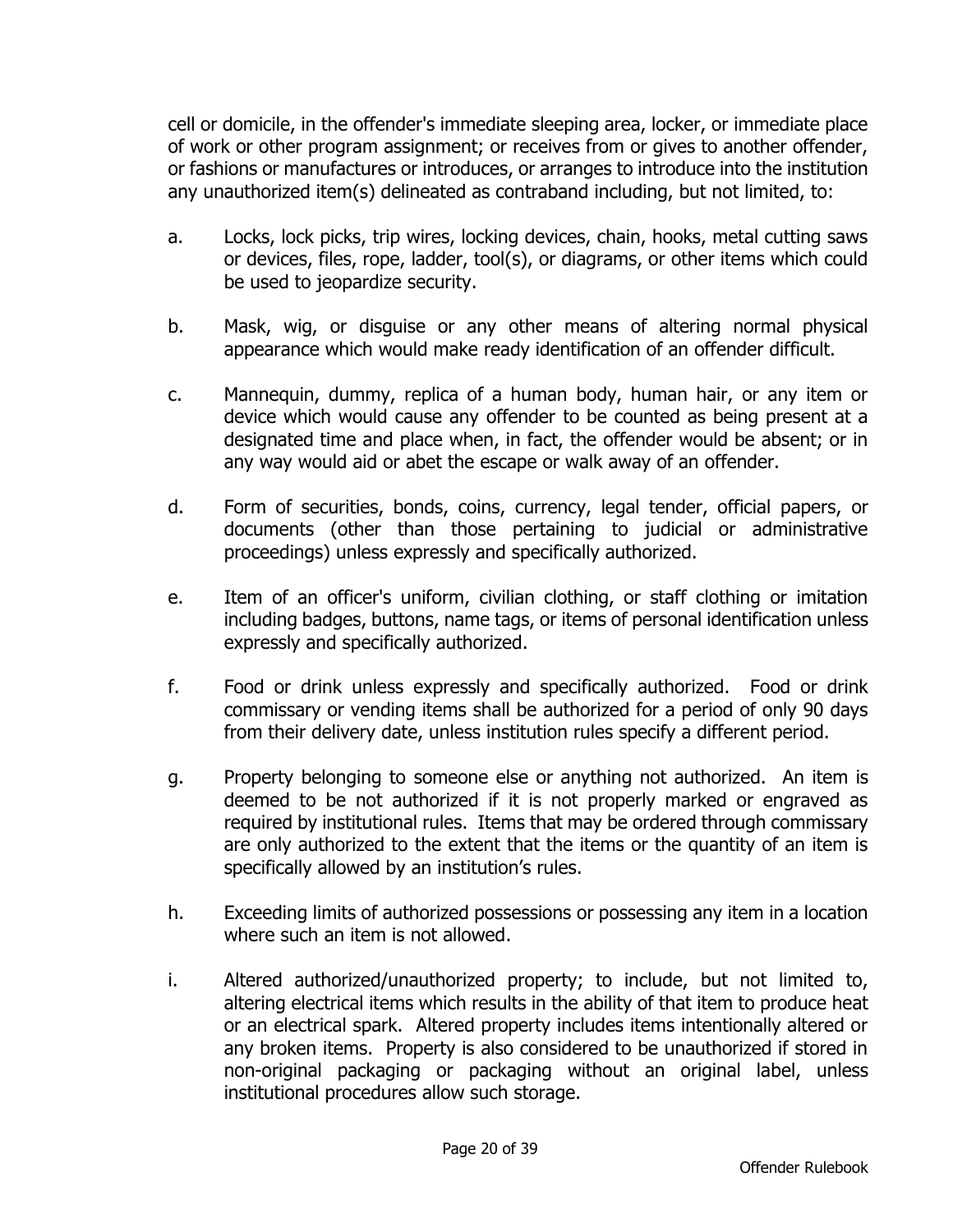- j. Jigger string, pole, or any other device used to send or retrieve an object from one cell or location to another, or to pass notes or any other object from one place to another.
- k. Jigger mirror, usually a piece of broken mirror, glass, or any other reflective object used to look into another cell, down a range, or any other location.
- l. Documents, materials, graffiti, photographs, artwork, clothing, or any other item depicting any form of gang relationship, affiliation, or membership.
- m. Any form of tobacco and any smoking related materials.
- n. Prohibited Communication/Electronic Devices.
- o. Legal documents or draft legal documents that belong to another offender unless permitted by written institutional policy.
- p. The transfer or exchange of any property or item of value or the direct or indirect exchange of money or a money substitute, such as a Debitek card. Transfers between offenders through third-parties, including through persons outside an institution, are prohibited by this provision.
- q. The possession of any type of fantasy sports game or league materials, fantasy role-playing game, or homemade fantasy board or card game, unless allowed by institutional procedure.

Class "B" for security items; Class "C" for all other violations.

17. **Damage to Property** - An offender commits an offense under this subsection by intentionally or negligently causing damage to property of another person or of the State such as tampering with electronic, mechanical, or plumbing devices or fixtures. This also includes damage to property resulting from other misconduct, (i.e., fighting, roughhousing, theft, disruptive conduct, etc.).

Class "D" for all violations.

18. **Theft** - An offender commits theft when the offender knowingly obtains or exercises control over property without authorization, intending to deprive the rightful owner of the use or benefit of the property. This rule also covers possessing property which an offender knows or should know was stolen.

Class "C" for all violations.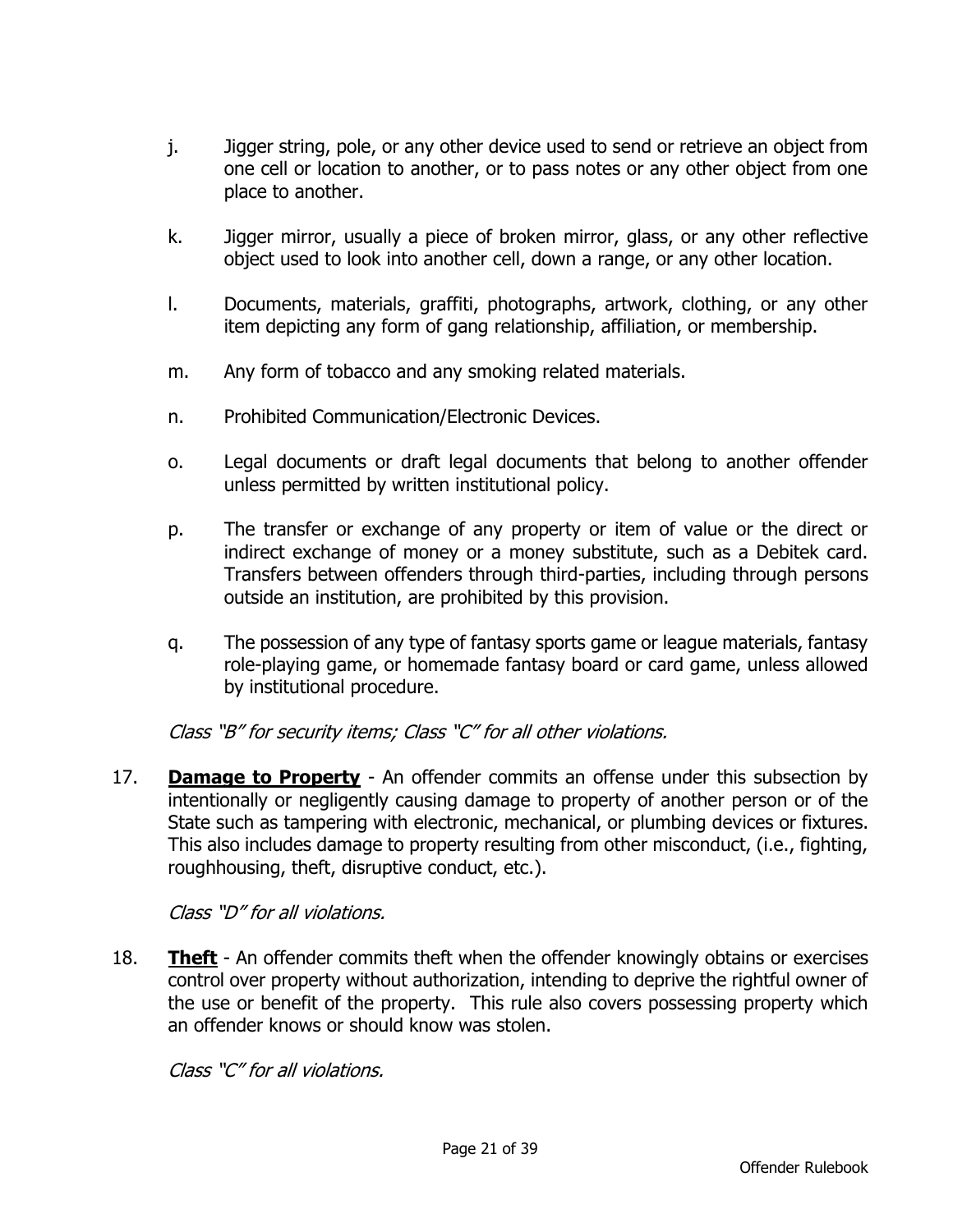- 19. **Tampering/Interfering with Locks or Security Items** An offender commits an offense under this subsection when the offender:
	- a. Without authorization, locks, unlocks, alters or interferes in any way with any lock, locking system, or security item within the institution.
	- b. Uses any unauthorized lock or security item.

Class "B" for all violations.

- 20. **Possession/Manufacture of Drugs, Intoxicants** An offender commits an offense under this subsection if the offender makes, hides, consumes, inhales, or possesses:
	- a. Any quantity of unauthorized dangerous drugs or alcohol.
	- b. A syringe or other implement capable of injecting a substance under the skin of an individual or an article, equipment, or apparatus for the use or manufacture of a drug, intoxicant, or a volatile substance. This rule ALSO covers possession of any precursor substances for making unauthorized drugs or alcohol, such as baker's yeast or fermenting fruity liquids used to make homemade alcohol.
	- c. Recipes for intoxicants or any description of any of the steps used to manufacture any dangerous drugs or intoxicants.
	- d. An offender with a positive urinalysis, blood test, or breath test shall be presumed to be in possession of the drug or intoxicant for which tested. The offender must provide a urine sample within two hours of the request. Failure to provide the requested sample immediately as well as provide sufficient quantity to test, shall constitute a violation of this rule. The institution may choose to segregate or isolate the offender immediately upon a positive test or failure to provide a sufficient sample. All testing done for drugs or intoxicants must conform to the requirements of IDOC Policy **IO-SC-21,** Offender Substance Abuse Testing.

Class "B" for all violations.

- 21. **Medication Violations** An offender commits an offense under this subsection when:
	- a. The offender fails to follow the prescription or direction for any medication or fails to follow the rules governing self-administered medications.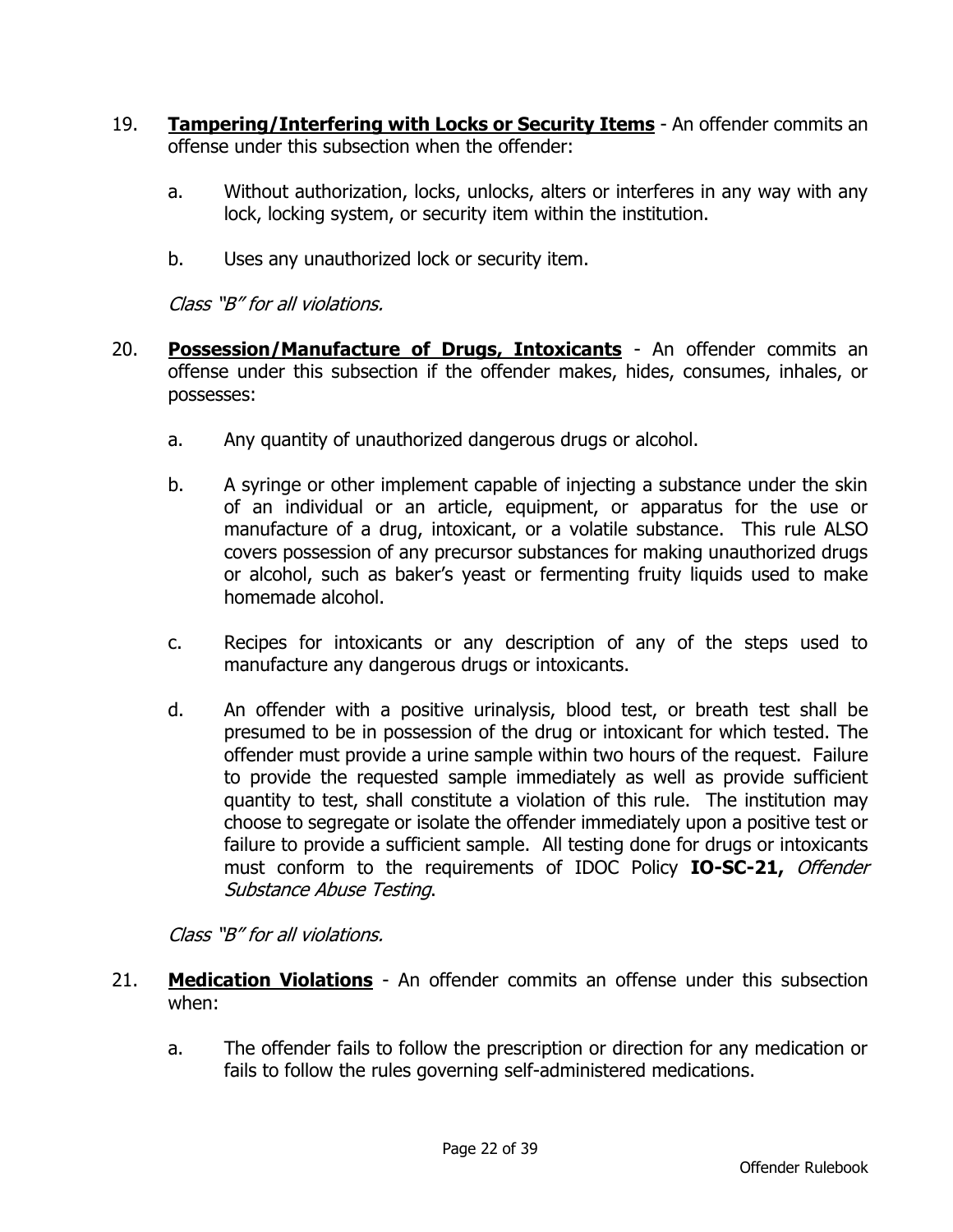- b. The offender stores, saves, removes, gives, or receives any medication.
- c. The offender is repeatedly late for or repeatedly misses scheduled pill lines.

Class "C" for all non-pill attendance line violations; class "D" for all pill line attendance violations.

- 22. **Refusal or Failing to Work** An offender commits an offense under this subsection when the offender:
	- a. Refuses to perform work assigned or refuses to report to work, or quits an assigned job.
	- b. Fails to perform work as instructed by a supervisor.

Class "C" for all violations.

- 23. **Disobeying a Lawful Order/Direction** An offender commits an offense under this subsection when the offender:
	- a. Fails to obey a written rule or posted order.
	- b. Fails to obey a verbal order given by any person in authority or staff of the institution.
	- c. Interferes with or circumvents established procedures.

Orders shall be reasonable in nature and give reasonable notice of the conduct expected. If the alleged conduct involves violation of a rule or posted order not classified as a major rule, the disciplinary notice as well as the ALJ's decision must state adequate reasons (e.g. repetition or severity of the infraction) in addition to the infraction to justify this rule's sanctions.

Class "C" for all violations.

24. **Violating a Condition of Leave/Furlough** - An offender commits an offense under this subsection when the offender fails to comply with any condition of a leave, including a leave to perform work away from the institution, or furlough from the institution.

Class "B" for violations involving security issues; Class "C" for all other violations.

25. **Out of Place of Assignment** - An offender commits an offense under this subsection when the offender without proper authority: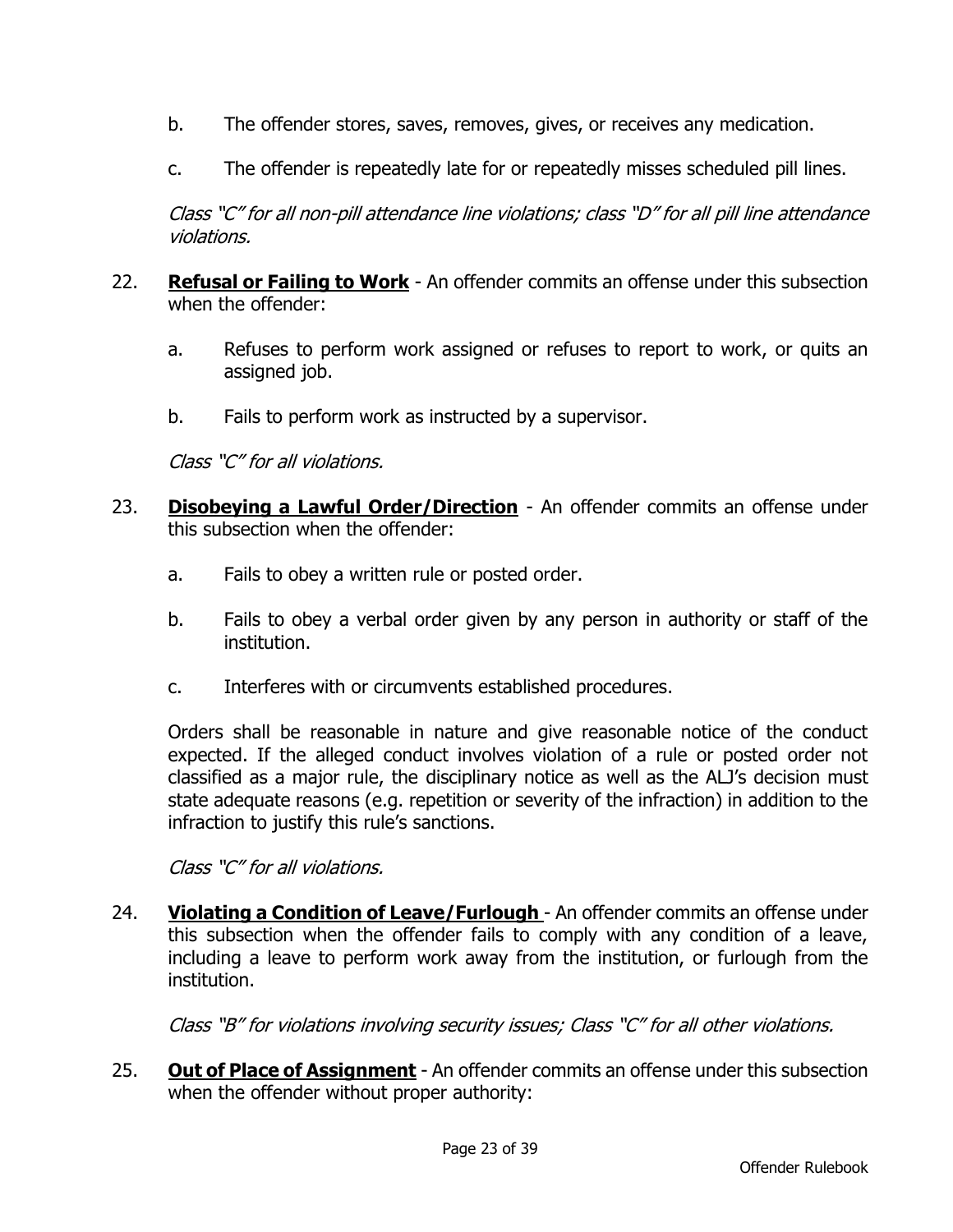- a. Fails to report, as prescribed, to the appointed place of duty or assignment or any other place to which directed to proceed by an order of an employee of the IDOC or by order of institution regulations.
- b. Departs from the appointed place of duty or assignment or any place where the offender was directed to remain by an order of an employee of the IDOC or by an order of institution regulations.
- c. Is present in an unauthorized area or in an area in which the offender currently lacks permission to be present.

Class "B" for violations involving security issues; Class "C" for all other violations.

26. **Verbal Abuse** - An offender commits an offense under this subsection when the offender subjects another person to abusive, defamatory, insolent, or disrespectful language or remarks whether written or oral, or abusive, defamatory, insolent, or disrespectful gestures. It is also a violation if the language or gesture was directed at one person, but was overheard or seen by another person.

Class "C" for all violations.

- 27. **Obstructive/Disruptive Conduct** An offender commits an offense under this subsection when the offender:
	- a. Transmits through any form of communication, threats, demands, or suggestions which advocate or could cause disruption of operations of any segment of an institution; including, but not limited to, gestures, actions, words, or any other type of signals, either verbal, nonverbal, or in written communication.
	- b. Interferes with staff duties or investigation.
	- c. Engages in conduct which disrupts or interferes with the security, tranquility, or orderly running of an institution including, but not limited to, "horseplay;" roughhousing, interfering with a search, making false fire alarms, participating in unauthorized meetings, gatherings, or petitioning, throwing food, liquid, or other objects, spitting, encouraging others to refuse to work or participate in work stoppage, engaging in, or encouraging a group demonstration, jumping lines, smoking or chewing tobacco, etc.
	- d. Acts as a jigger or lookout for others or uses a form of communication to create a diversion to avoid detection or observation.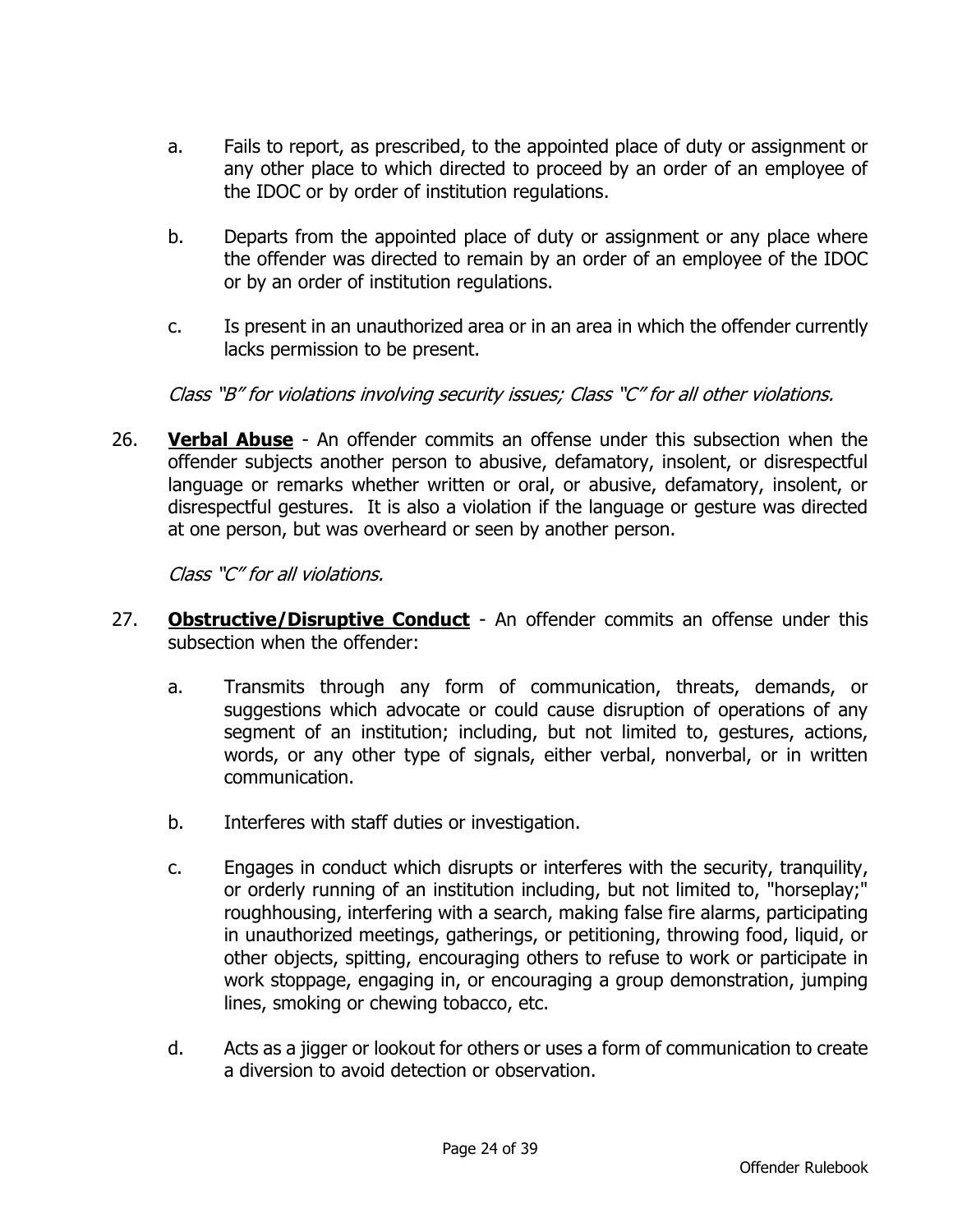- e. Proposes, suggests, or participates (orally, in writing, or by actions) in any activity with staff member(s) which interferes with, has the potential to interfere with, or compromises that staff member's judgment, responsibilities, or duties. This prohibition covers communications of love or affection for a staff member or seeking to establish a friendship or relationship after the offenders gets out of prison.
- f. Destroys, damages, or hides any potential evidence of a possible rule violation.
- g. Smuggles into an institution, transport vehicle, or off-grounds work location, any items that are considered contraband for offenders to possess or use. This prohibition covers any offender who actually brings in such contraband and any offender who helps or supports such smuggling. Providing money or items of value, directly or indirectly, to purchase items to be smuggled or to pay someone to smuggle items is also a violation of this provision.

Class "B" for violations involving security issues; Class "C" for all other violations.

28. **Counterfeiting, Forging** - An offender commits an offense under this subsection when the offender counterfeits, forges, or reproduces without authorization, any document, article of identification, money, security, or official paper and includes unauthorized use of an official document or paper.

Class "C" for violations involving security issues; Class "D" for all other violations.

29. **Being Intoxicated or Under the Influence** - An offender commits an offense under this subsection when the offender uses or is found to be intoxicated or under the influence of drugs, dangerous drugs, and intoxicants.

Class "B" for all violations.

- 30. **Gambling, Debts, etc.** An offender commits an offense under this subsection when the offender:
	- a. Plays for money, services, or other things of value at any game including, but not limited to, those played with cards or dice.
	- b. Bets on the side or hand of those playing.
	- c. Bets anything of value on the outcome of any observable event or ascertainable happening.
	- d. Organizes, conducts, or participates in any game of chance, lottery, betting pool, or other similar device.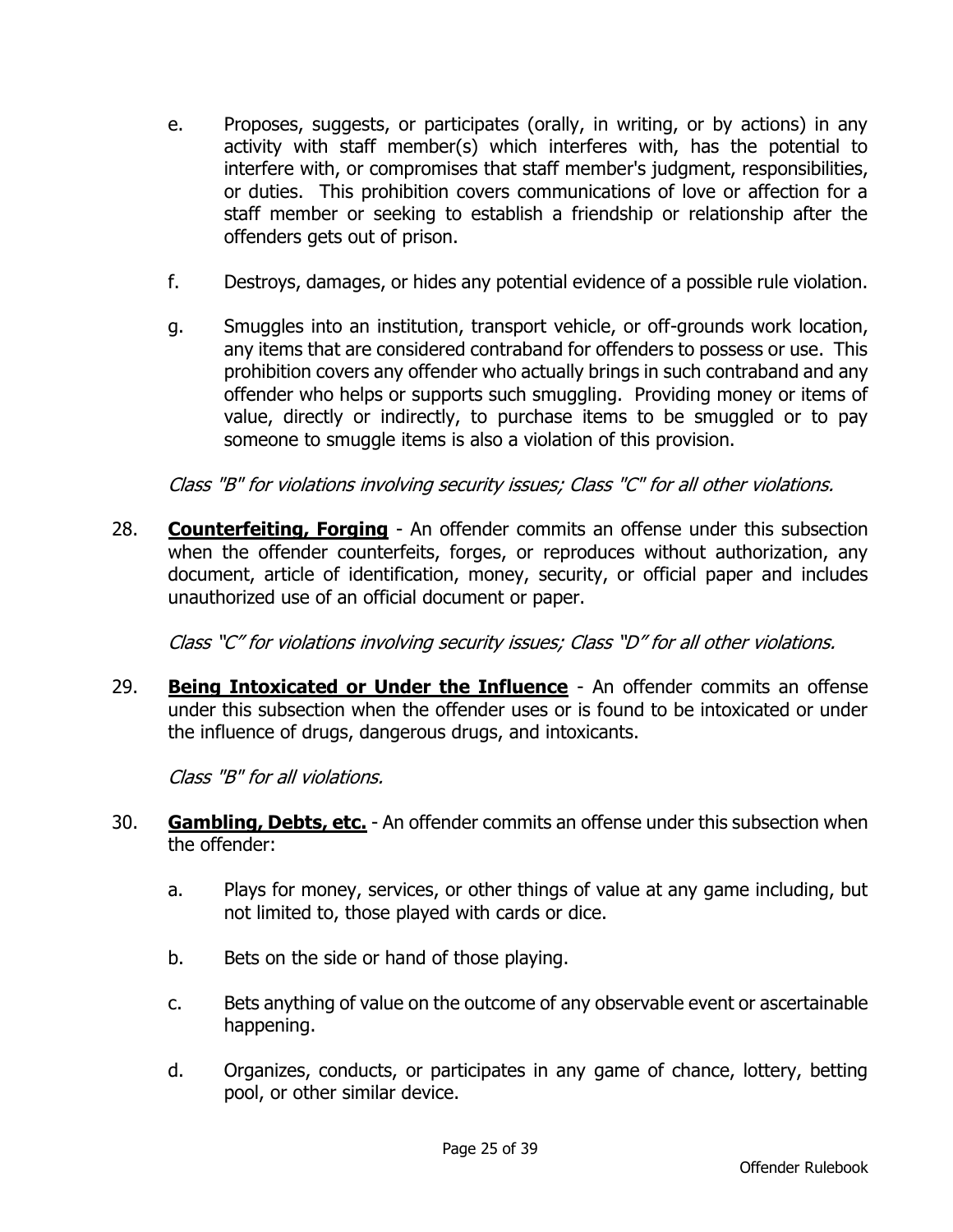- e. Incurs debts.
- f. Possesses in any manner debt lists.
- g. Possesses in any manner gambling paraphernalia.
- h. Playing of any games that are predominately gambling games, such as poker, blackjack, or craps. Institutional procedure may allow the playing of such games in general or at specified time and may also designate other gambling games that are prohibited.

Class "C" violations involving security issues; Class "D" for all other violations.

31. **Attempted Suicide, Self-Mutilation** - An offender commits an offense under this subsection by attempting suicide, causing self-mutilation, or other destruction.

Class "C" for all violations.

32. **Bribery** - An offender commits an offense under this subsection when the offender offers to confer, confers, or agrees to confer anything of value upon another person with the intent to influence that person's exercise of discretion or other action in any official capacity in an attempt to gain special favors.

Class "C" for all violations.

- 33. **Bartering, Selling Goods or Services, Etc.** An offender commits an offense under this subsection when the offender:
	- a. Is in violation of laws, rules, or policies regarding the transfer or ownership of property.
	- b. Barters, loans, gives, exchanges, accepts, sells or buys things of value including, but not limited to, those items sold in the commissary, clothing, housing furnishings, art and craft items.
	- c. Transfers or attempts to transfer or accepts transfer of funds from one offender to another offender, either directly or through another person.
	- d. Agrees to perform or receive services, including legal work, for anything of value or in return for services.

Class "C" for all violations.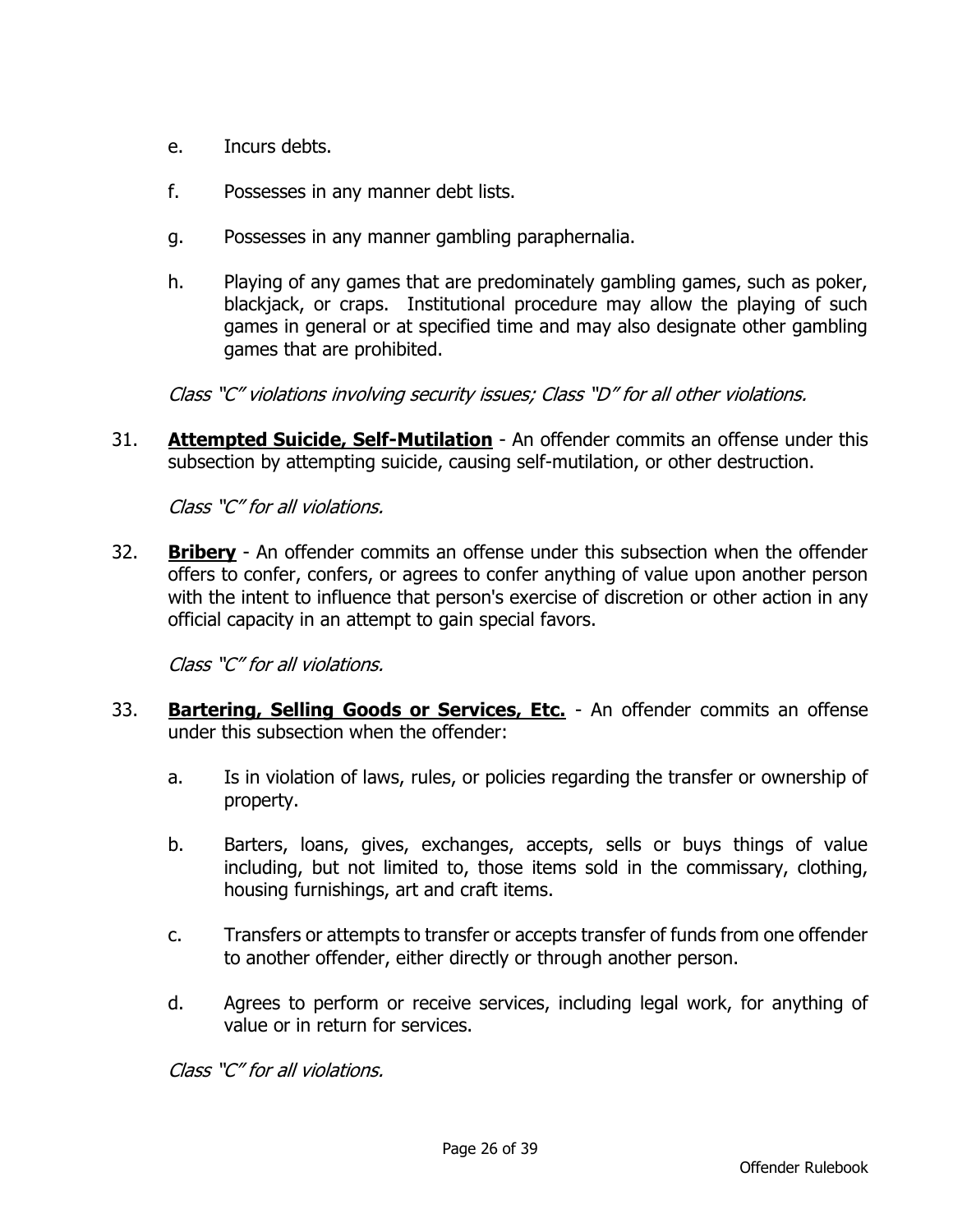34. **Entering into Contracts/Agreements, Operating Businesses** - An offender commits an offense under this subsection when the offender enters a contract, unauthorized agreement, or engages in a business without the prior written approval of the Warden.

Class "D" for all violations.

35. **False Statements** - An offender commits an offense under this subsection when the offender knowingly makes a false statement whether or not under oath or affirmation including, but not limited to, dishonesty, deception, cheating, plagiarism, etc. A report of sexual assault or sexual abuse made in good faith based upon a reasonable belief that the alleged conduct occurred shall not constitute falsely reporting an incident or lying (or any other violation of this rule), even if an investigation does not establish evidence sufficient to substantiate the allegation. **(PREA 115.78(f))**

Class "D" for all violations.

- 36. **Refusal or Failing to Participate in Treatment** An offender commits an offense under this subsection when the offender:
	- a. Refuses to follow through with prescribed or required treatment or other programs.
	- b. Fails to participate in prescribed or required treatment or other programs as instructed.

Note: The disciplinary notice and/or the record provided to the ALJ should demonstrate that the appropriate staff actions described in IDOC Policy **IS-CL-03**, Case Planning Procedures, regarding required treatment or other programs were done prior to the writing of the disciplinary notice.

Class "B" violation for all refusals or terminations involving required treatment classes; Class "C" for all other violations.

37. **Habitual Minor Offender** - An offender commits the offense of a habitual minor offender if the offender is repeatedly found in violation of Minor Rules. The number of offenses and prescribed time frame shall be seven minor reports within a 60 day time period.

Class "D" for all violations.

38. **Adulteration of Food or Drink** - An offender commits an offense under this subsection by introducing any foreign substance or contaminant into any food or drink meant to be consumed by one or more other persons.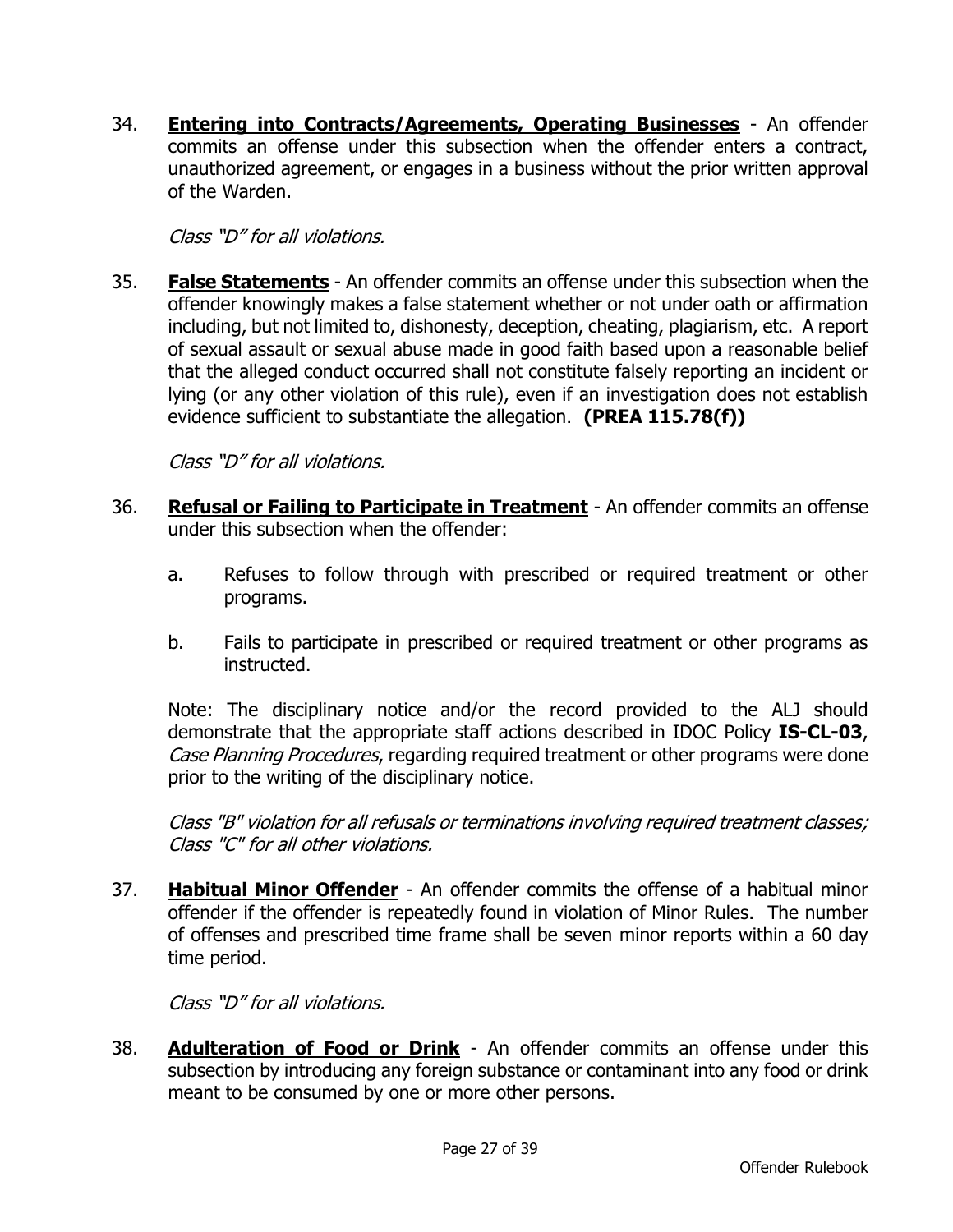Class "B" for all violations.

- 39. **Safety, Sanitation, Tattooing, and Piercing**  An offender commits an offense under this subsection when the offender:
	- a. Uses any equipment or engages in any practices contrary to written or verbal safety instructions including, but not limited to, possession or use of any item that punctures or causes bleeding, either self-inflicted, inflicted on another offender, or inflicted by another offender. This prohibition covers giving and receiving tattoos or body piercings, or using any object to keep open an existing piercing.
	- b. Is unsanitary or untidy, (i.e., one's person, living quarters, work areas, etc.) including, but not limited to, failure to place clothing, towels, linens, rags, or paper items contaminated with blood or body fluids, body waste, or substances into a protocol bag designed for such use and notify the proper authority of such contamination and incident.
	- c. Improper disposal of any body waste, substance, or fluid, i.e., spitting or throwing.

Class "C" for violations involving health/security issues; "D" for all other violations.

- 40. **Misuse of Mail, O-Mail, Telephone, or Other Communications** An offender commits an offense under this subsection when the offender:
	- a. Fails to follow institutional procedures, regulations or instructions, written or verbal, while communicating with another person such as through the mail, O-Mail, kites or Kiosk messages, or telephones, or uses another form of communication without proper authorization, or includes or uses coded messages or symbols in any communication.
	- b. It is also a violation of this rule to use an authorized form of communication to further any violation of one of the other disciplinary rules.

Class "C" for all violations.

- 41. **Inappropriate Sexual Harassment and Sexual Abuse** An offender commits an offense under this subsection when the offender commits any act against another person as defined below.
	- a. Offender on Offender Sexual Harassment Repeated and unwelcome sexual advances, requests for sexual favors, or verbal comments, gestures, or actions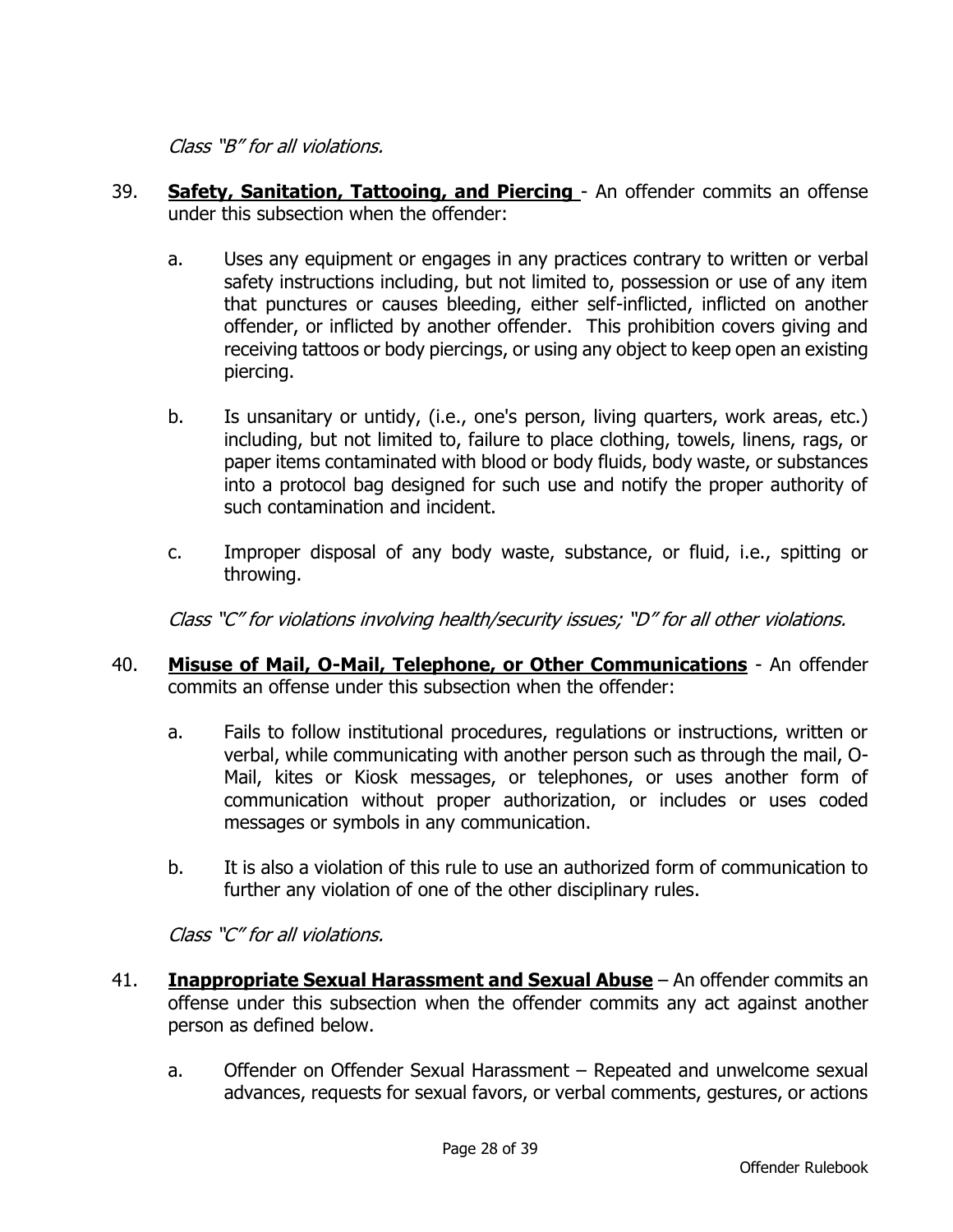of a derogatory or offensive sexual nature by one offender, detainee, or resident directed towards another offender.

- b. Offender on Offender Sexual Abuse Any of the following acts, done by one offender to another offender, if the victim does not consent, is coerced into such act by overt or implied threats of violence, or is unable to consent or refuse:
	- (1.) Contact between the penis and vulva or between the penis and anus including penetration, however slight;
	- (2.) Contact between the mouth and the penis, vulva, or anus;
	- (3.) Penetration of the anal or genital opening by another person, however slight, by the hand, finger, object, or other instrument;
	- (4.) Any other intentional touching, either directly or through the clothing, of the genitalia, anus, groin, breast, inner thigh, or buttocks of another person, excluding contact incidental to a physical altercation.
- c. Offender on Non-Offender Sexual Violence Any of the following acts, done by one offender to any non-offender, if the victim does not consent, is coerced into such act by overt or implied threats of violence, or is unable to consent or refuse:
	- (1.) Contact between the penis and vulva or between the penis and anus including penetration, however slight;
	- (2.) Contact between the mouth and the penis, vulva, or anus;
	- (3.) Penetration of the anal or genital opening of another person, however slight, by the hand, finger, object, or other instrument;
	- (4.) Any other intentional touching, either directly or through the clothing, of the genitalia, anus, groin, breast, inner thigh, or buttocks of another person.
- d. Inappropriate Sexual Conduct Any of the following acts done by an offender to any other person:
	- (1.) Ejaculating onto another person;
	- (2.) Forcing an offender to watch a sex act or a person masturbate;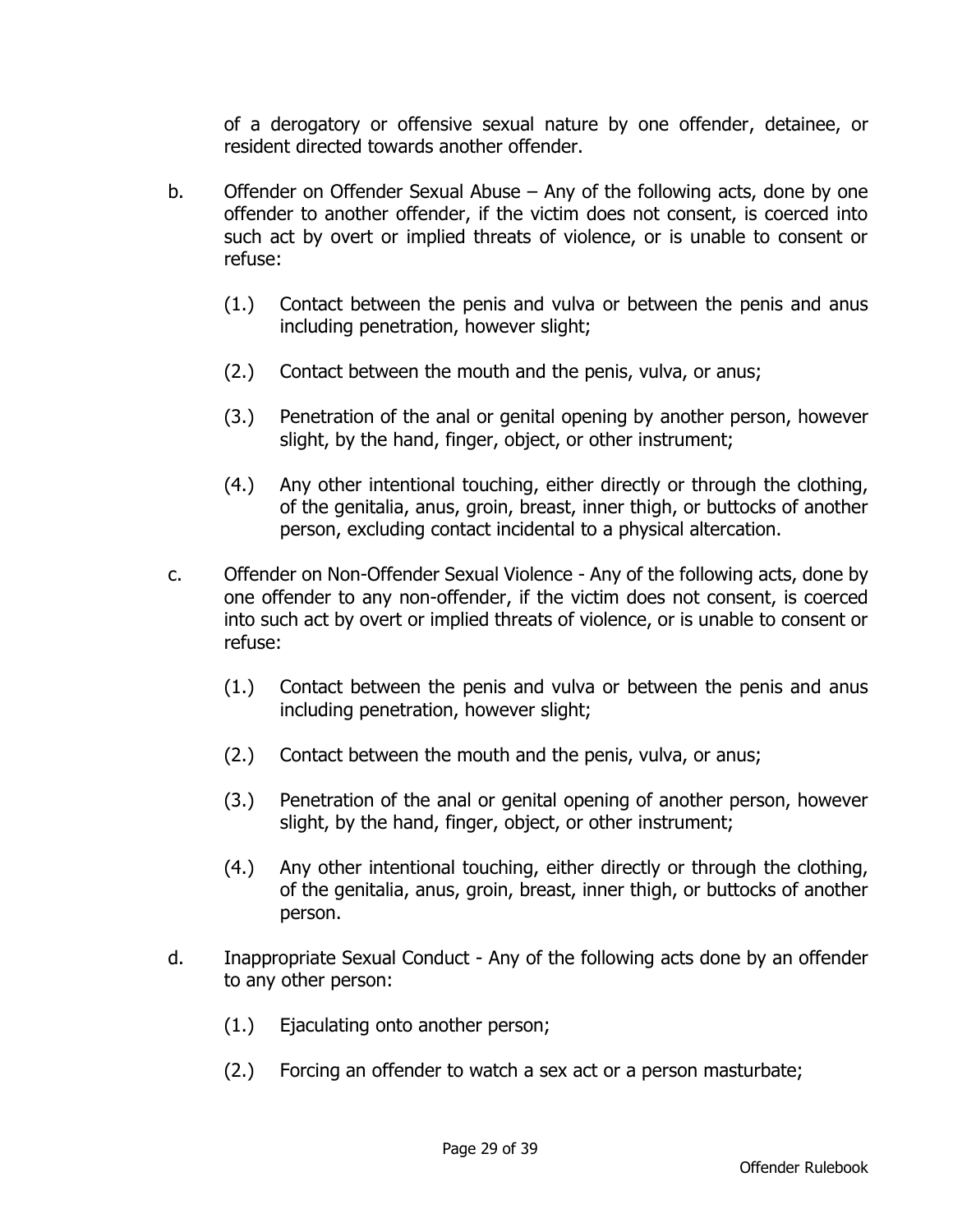- (3.) Making a single unwelcome sexual advance or request for sexual favors, if the advance or request includes an explicit or implied threat;
- (4.) Using threats or coercion to have another person expose that person's genitals, anus, buttocks, or breasts to another person.
- e. Sexual Exploitation The non-consensual contact of an exploited offender with a third party arranged by or coerced by an offender. The exploitation may be in exchange for some benefit received by the first offender from the third party ("pimping"). The benefit received need not consist of something with a monetary value.

Class "A" if weapon used, victim exposed to potentially infectious bodily fluids, secretions, tissue, or excrement, or the victim suffers a mental or physical injury; Class "B" for all other violations. **(PREA 115.6, 78(g))**

- 42. **Security Threat Groups** An offender commits an offense under this subsection when the offender:
	- a. Originates, promotes, participates in, recruits for, etc., any unauthorized group, organization, gang, clique, association, etc.
	- b. Communicates involvement in any unauthorized groups through written or verbal means, physical appearance, hand signs, symbols, photographs, association with others, etc.
	- c. Possesses, creates, reproduces, or transmits any materials related to unauthorized group/gang activities.

Class "B" for all violations.

43. **Attempt or Complicity** - An offender commits an offense under this subsection when the offender attempts any of the listed offenses or is in complicity with others who are committing or attempting to commit any of the listed offenses. The relevant offense(s) involved shall be itemized in the disciplinary notice.

Class determined by the offense the attempt or complicity relates to.

- 44. **Rioting** An offender commits an offense under this subsection when the offender:
	- a. With two or more persons, participates in conduct that creates danger of damage or injury to property or persons and substantially obstructs the performance of the institution functions.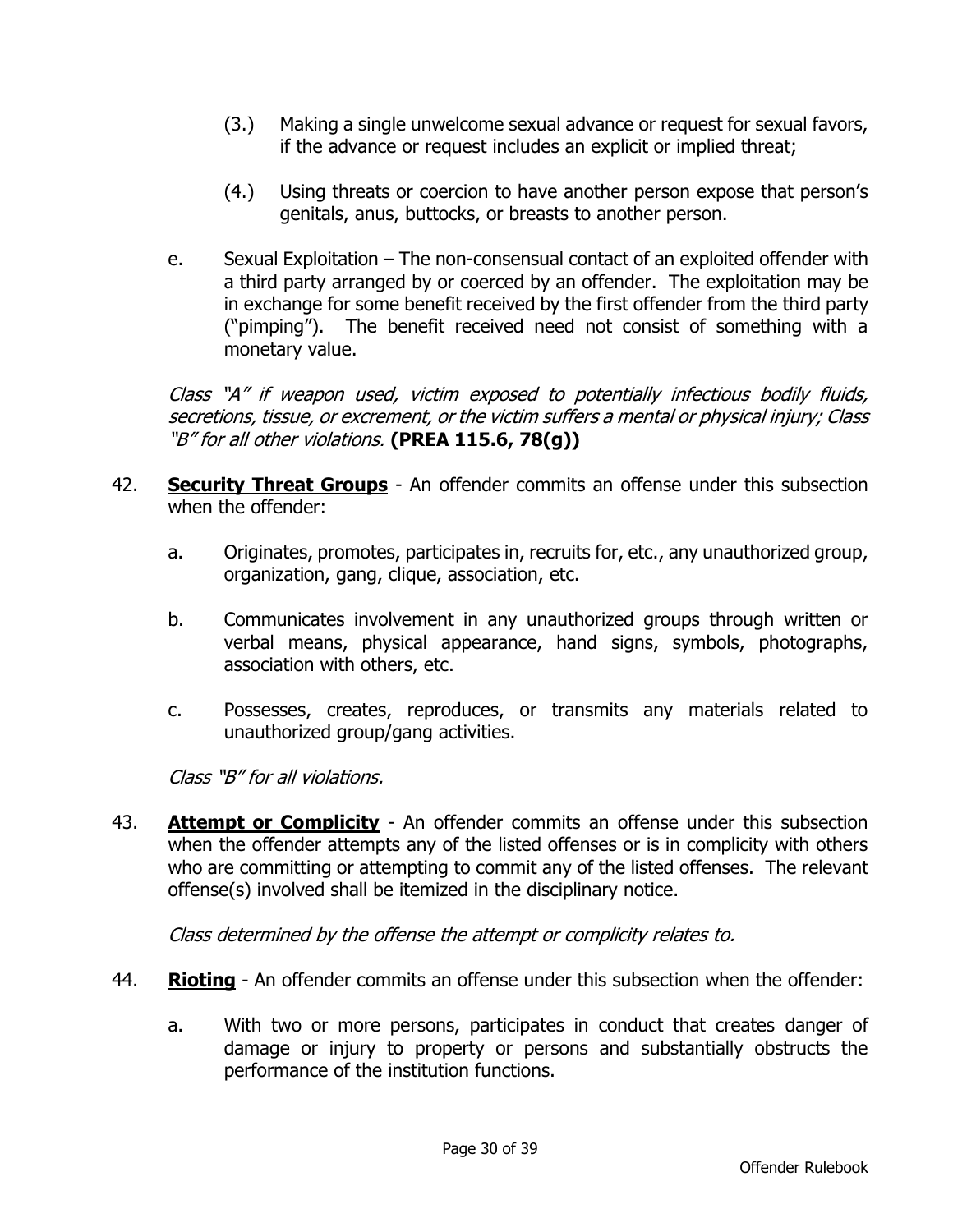- b. Urges or organizes two or more offenders to intentionally engage in a riot, and such incitement is likely to produce a riot, or once a riot begins, the offender assumes a position of command or instruction in furtherance of the riot.
- c. Fails to return to the offender's own cell in a riot situation upon instruction from staff or upon hearing the riot "whistle."

Class "A" for all violations.

#### **F. Major Report Sanctions (Source: IDOC Policy IO-RD-03)**

#### **Available Sanctions for Major Rule Violations**

Upon a finding of guilt, the ALJ shall specify the class of the violation taking into consideration any aggravating or mitigating circumstances. The normal sanction class is listed above for each of the major infractions. The ALJ can increase or decrease the offense class in appropriate situations. Any or all of the sanctions listed for a given class may be imposed by the ALJ:

#### 1. **Class A**

- a. Loss of earned time/good time not to exceed 365 days.
- b. Disciplinary detention up to 60 days for serious or dangerous violence or 90 days for multiple class A offenses.
- c. Loss or modification of any or all privileges including but not limited to, canteen privileges (not including personal hygiene items), visiting privileges, allowance for work performed, access to jobs and programs, not to exceed 365 days.
- d. Assess actual costs.
- e. Suspend honor contract (for offenders committed before July 1, 1983).
- f. Suspend all or part of the sanctions up to 90 days.
- g. Any sanction available on any lesser class offense.

#### 2. **Class B**

a. Loss of earned time/good time not to exceed 180 days.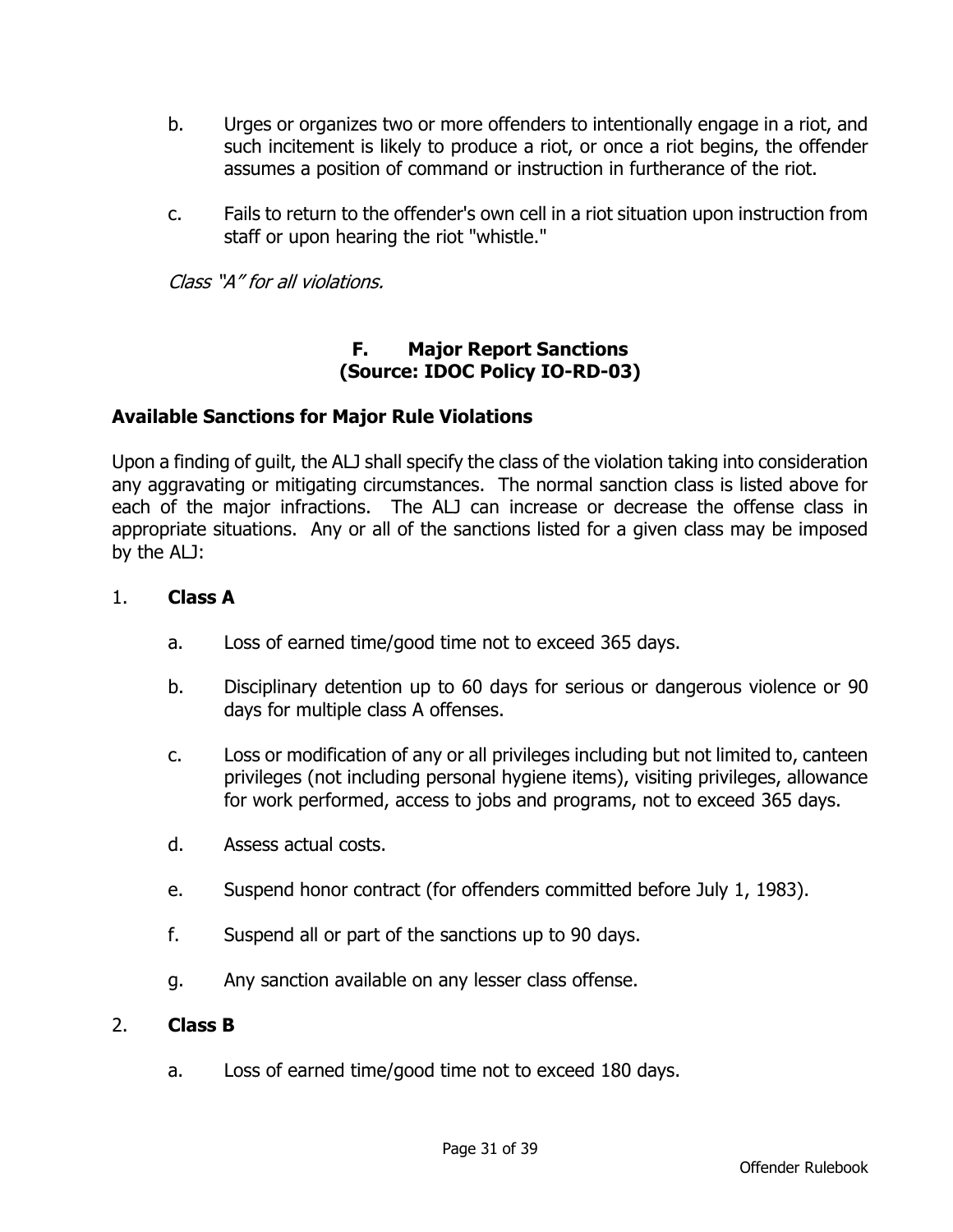- b. Disciplinary detention up to 45 days for serious or dangerous violence or 30 days for all other offenses.
- c. Loss or modification of any or all privileges including, but not limited to, canteen privileges (not including personal hygiene items), visiting privileges, allowance for work performed, access to jobs and programs, not to exceed 180 days.
- d. Restriction to the cell/unit up to 30 days. (May or may not include routine activities).
- e. Assess actual costs.
- f. Extra duty not to exceed 45 days.
- g. Special conditions (alcohol treatment, drug treatment, referral to classification committee, anger management, etc.).
- h. Reprimand.
- i. Suspend honor contract (for offenders committed before July 1, 1983).
- j. Suspend all or part of the sanctions up to 90 days.
- k. Any sanction available on any lesser class offense.

#### 3. **Class C**

- a. Loss of earned time/good time not to exceed 30 days.
- b. Disciplinary detention up to 15 days.
- c. Loss or modification of any or all privileges including, but not limited to, canteen privileges (not including personal hygiene items), visiting privileges, allowance for work performed, access to jobs and programs, not to exceed 90 days.
- d. Restriction to the cell/unit up to 21 days (May or may not include routine activities.).
- e. Assess actual costs.
- f. Extra duty not to exceed 30 days.
- g. Special conditions (alcohol treatment, drug treatment, referral to classification committee, anger management, etc.).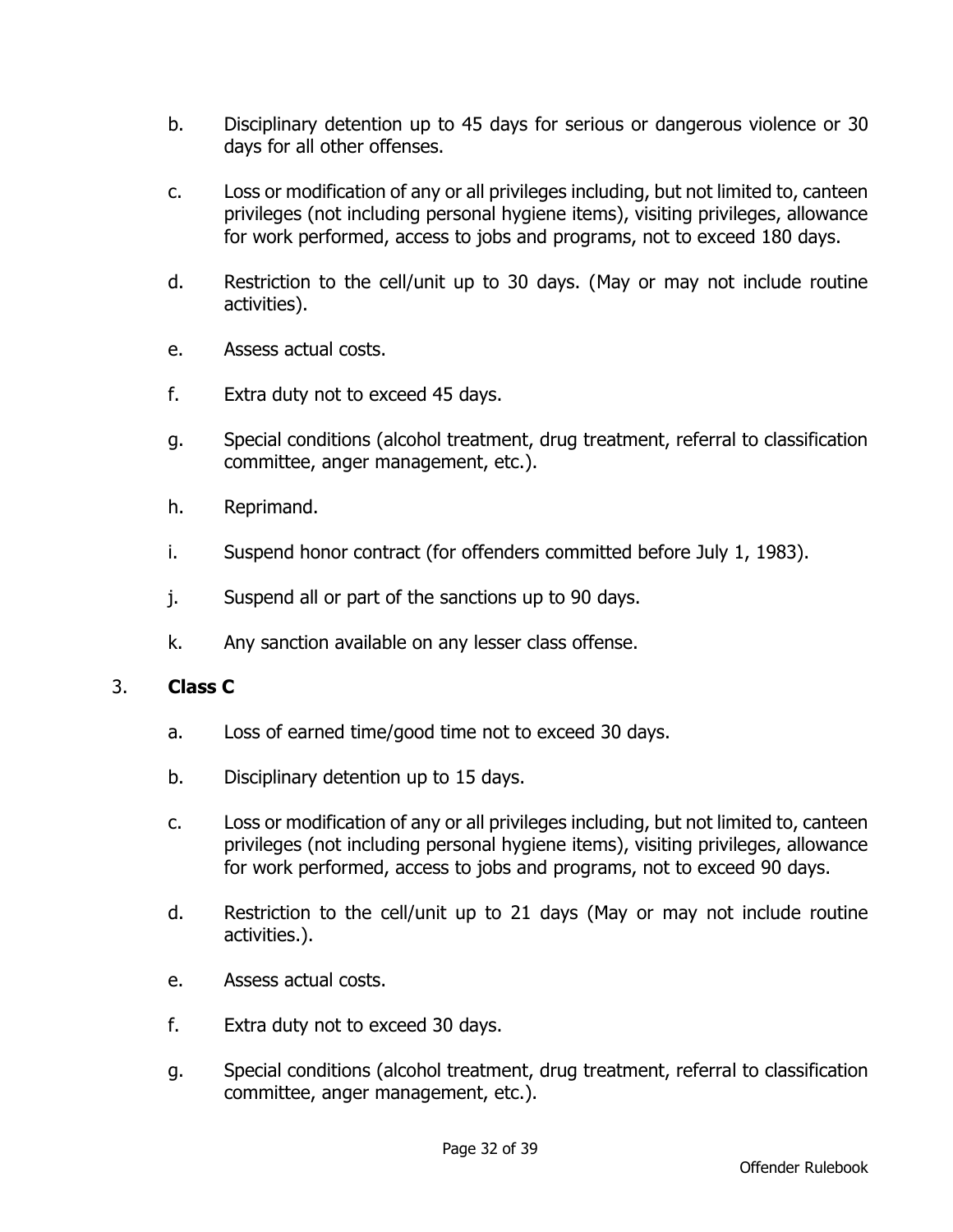- h. Reprimand.
- i. Suspend all or part of the sanctions up to 90 days.
- j. Any sanction available on any lesser class offense.

## 4. **Class D**

- a. Loss of earned time/good time not to exceed 16 days.
- b. Disciplinary detention up to 5 days.
- c. Loss or modification of any or all privileges including, but not limited to, canteen privileges (not including personal hygiene items), visiting privileges, allowance for work performed, access to jobs and programs, not to exceed 30 days.
- d. Restriction to the cell/unit up to 14 days. (May or may not include routine activities.).
- e. Assess actual costs.
- f. Extra duty not to exceed 15 days.
- g. Written assignments.
- h. Special conditions (alcohol treatment, drug treatment, referral to classification committee, anger management, etc.).
- i. Reprimand.
- j. Suspend all or part of the sanctions up to 90 days.
- k. Disposition of evidence.

In accordance with the provisions of IDOC Policy **IO-RD-03**, an offender may lose all accumulated earned time or good time for certain serious infractions.

The ALJ may reduce the classification of any rule violation from a major offense to a minor offense if documented unique factors make such a reduction appropriate. In such a case, the ALJ may impose one or more of the minor report sanctions allowed under IDOC Policy **IO-RD-02** or allowed by an institutions minor report procedure.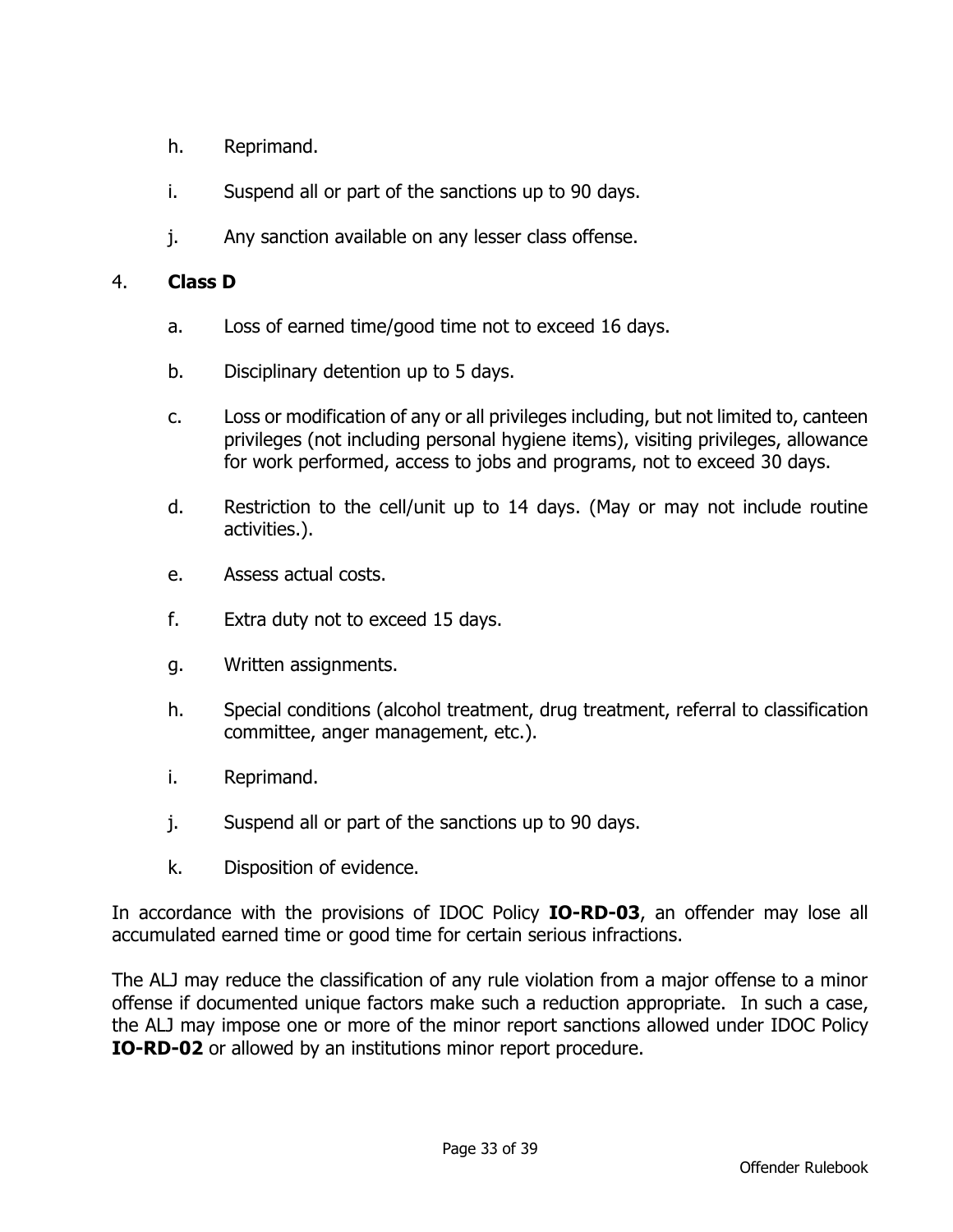When an ALJ's hearing decision reduces a major report to a minor report, the ALJ's decision shall be the final decision on the matter. An offender will not have the right to appeal such a decision.

## **Loss of Earned Time/Good Time**

1. For offenders serving sentences for OFFENSES COMMITTED PRIOR TO JULY 1, 1983, **Section 246.41 of the 1983 Iowa Code** requires the following sanctions for violation of a major rule:

"An offender who violates any of such rules (of discipline) shall forfeit the reduction of sentence earned as follows:

- a. For the first violation, two days.
- b. For the second violation, four days.
- c. For the third violation, eight days.
- d. For the fourth violation, 16 days and in addition, whatever number of days more than the one that the offender is in punishment (disciplinary detention).
- e. For the fifth and each subsequent violation, or for escape or attempt to escape, the Warden shall have the power, with the approval of the Director, to deprive the offender of any portion or all of the good time that may have been earned."
- 2. Whenever the ALJ desires to take from the offender more than the number of days of good time specified in the **1983 Iowa Code, Section 246.41(4)**, as a result of an offender's fifth or subsequent infraction, the ALJ shall note the maximum amount that should be taken in the decision. The same applies whenever the ALJ believes that more than the amount specified by the number of the infraction should be taken as a result of an escape or attempted escape. Actual removal of extra time pursuant to **Section 246.41(5), 1983 Code of Iowa**, requires approval of the Warden and the Director.
- 3. Each offender serving a sentence for an OFFENSE COMMITTED ON OR AFTER JULY 1, 1983, may forfeit earned time within the class for each major violation, except as noted below. The loss of earned time shall be determined by the ALJ, and the ALJ's view of the seriousness of the misconduct.
	- a. In cases of escape, attempted escape, and serious or dangerous violence resulting in serious physical injury or loss of life, the ALJ may recommend a loss of any or all accumulated earned time. Such recommendations shall be subject to review by the Director of IDOC/Designee.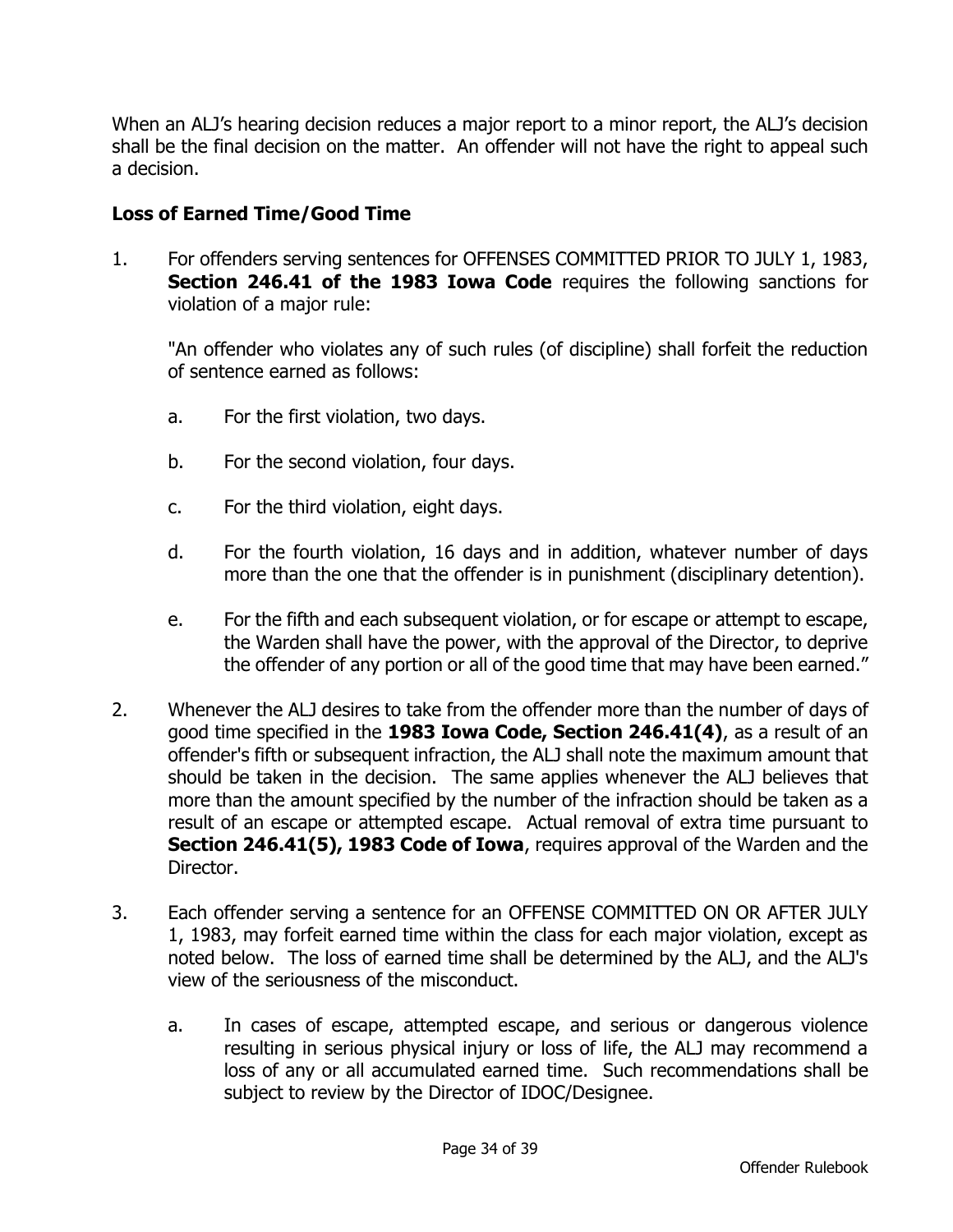- b. The ALJ shall specify an amount of earned time to be forfeited consistent with the sanctions available under this policy for the class of the infraction.
- c. Any suspended sanctions, which an offender may have received for previous reports, shall be counted towards the number of violations used in determining the amount of earned time to be taken for all future violations.
- 4. Whenever an offender is found guilty of a major infraction, which is not suspended, the offender may lose the amount of earned time consistent with the statute and this policy. The supervisor of the records for the institution shall be responsible for computing the loss of time within a reasonable amount of time after the ALJ finds an offender guilty of a major infraction, determine the offender's new discharge date, and inform the offender of the loss of time and new discharge date.

#### **Meritorious Earned Time/Good Time**

Earned Time/Good Time, which has been restored by the Director resulting from meritorious service by an offender, is not subject to sanctions by the ALJ.

#### **Sanctions – General Rules**

- 1. When the ALJ finds that an offender has violated a rule as set forth in this policy, the ALJ shall impose one or more sanctions consistent with the sanctions available under the class of offense, in proportion to the seriousness of the infractions involved. Sanctions shall be explicit as to nature, extent, and duration, and are to be run consecutive with other sanctions, unless otherwise noted by the ALJ. If the ALJ finds that an offender violated more than one major infraction rule, the ALJ may impose consecutive sanctions for each rule violation within a single hearing decision. The ALJ shall also impose sanctions that prevent an offender from benefitting due to the offender's violation of the rules.
- 2. In imposing sanctions, the ALJ shall give consideration to those conditions that maximize the opportunity for behavioral change. The ALJ may also recognize the circumstances that occurred after the original incident by giving the offender full or partial credit towards any sanction (other than loss of earned time/good time). The ALJ will note the giving of any credit in the Hearing Decision.
- 3. The ALJ is authorized to suspend any or all sanctions. Upon a subsequent finding of guilt for another disciplinary report, the ALJ may, but need not, impose the suspended sanctions. The ALJ may also specify particular conditions related to a future report that shall result in the imposition of a suspended sanction. If suspended sanctions from a prior hearing decision are imposed in addition to the sanctions imposed for the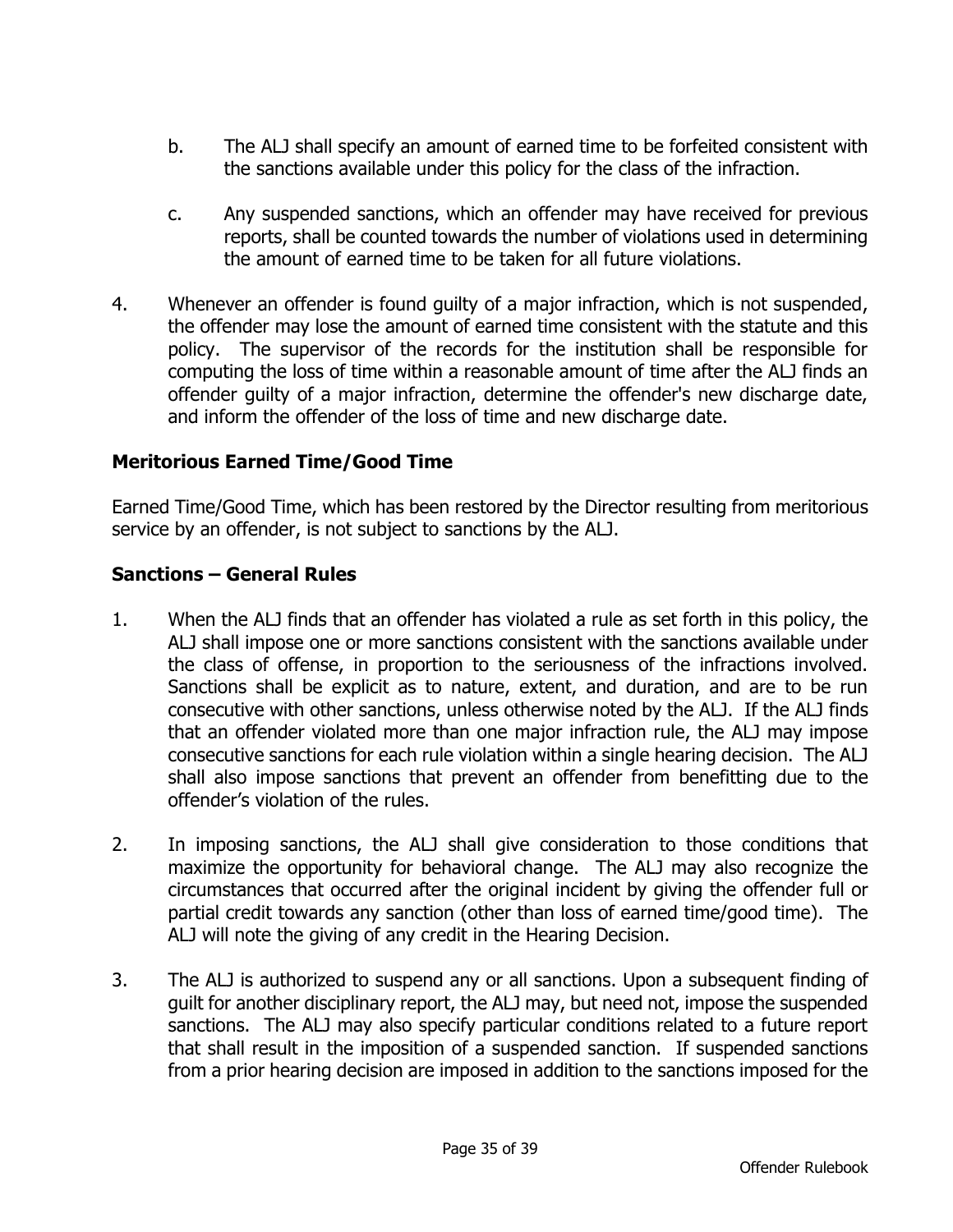current hearing decision, the total sanctions can exceed the sanctions authorized for the current violation class without aggravating the violation to the next violation class.

- 4. Disciplinary Detention
	- a. The amount of time ordered in disciplinary detention should be proportionate to the offense(s)/violation(s) taking into consideration the offender's prior conduct, specific program needs, and other relevant factors.
	- b. IDOC Policy **IO-HO-07**, Disciplinary Detention shall govern the permitted length of continuous disciplinary detention, the type and schedule for periodic reviews of offenders in disciplinary detention, and the conditions of confinement of offenders placed in disciplinary detention.
	- c. For offenders placed in special needs housing because of mental health, developmental or medical disabilities, the use of DD time is not recommended. In lieu of DD time, the ALJ should defer to the special needs unit treatment team for proper sanction/disposition.
- 5. Assessing Costs
	- a. In addition to imposing any other sanctions, the ALJ may assess costs for damages to property, theft, and any other costs related to a rule violation, investigation, or disciplinary hearing. The amounts assessed should be calculated to cover any losses incurred by any person, by an institution, or by the IDOC. If more than one offender is responsible for a cost, the ALJ shall specify the percentage or amount that each offender shall be responsible for. In most cases, the costs should be split equally, unless the ALJ finds that the facts support a different distribution of the costs. In appropriate cases, the ALJ may impose costs on several offenders using joint and several liability. In imposing joint and several liability, the ALJ shall not be limited to using comparative fault when the underlying actions were done intentionally.
	- b. When an item is damaged, the cost imposed shall be the repair costs. If an item is destroyed or cannot be repaired, then the cost imposed shall be the cost for replacing the item. When calculating replacement costs, the depreciated or salvage value of the original item need not be taken into account. Other costs shall be the actual incurred costs. If the actual cost cannot be readily ascertained, an estimate of the cost may be used.
	- c. The following are examples of the type of violations for which costs may be imposed as part of a disciplinary hearing.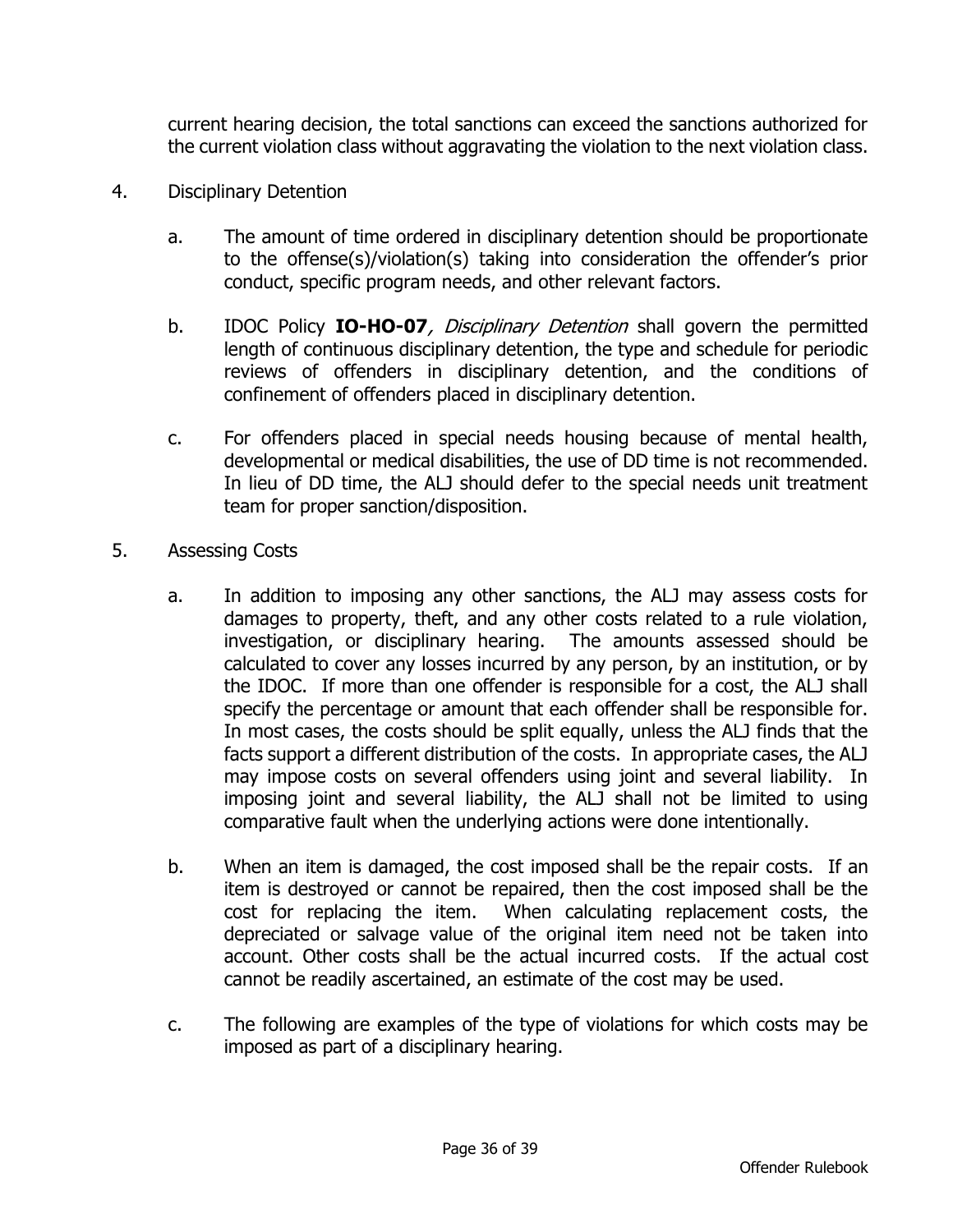- (1.) Injury to another offender, staff, visitor or self (assaults, fights, use of force, attempted suicide, violation or work rules, etc.)
	- a) Cost of local hospital, ambulance and University of Iowa Hospitals & Clinics (UIHC), staff overtime, vehicle mileage, etc.
	- b) A \$5.00 fee in addition to any other medical costs assessed for trips to the UIHC or a local hospital caused by an offender's selfinjurious behavior, willful neglect, etc.
	- c) If a staff member is injured and is away from work for any period, then the offender may be charged for any or all of the following:
		- i. Any extra costs incurred by the institution to have other staff cover the work that cannot be performed by the injured person;
		- ii. Any workers compensation costs associated with the injury to the staff member;
		- iii. Any additional costs paid by the institution to the injured staff member while they are away from work, including vacation or sick leave costs needed to allow the injured staff member to be fully paid while convalescing.
- (2.) Damage to state property (cell, mattress, furniture, bedding, clothing, headphones, radios, rental TVs, etc.)
- (3.) Damage to offender and/or employee property.
- (4.) Theft or attempted theft from offenders, staff, visitors, institutions, e.g., food from Food Services, commissary items, supplies, adulteration of food, etc.
- (5.) Actions resulting in special staff costs, e.g. investigations, escape, etc.
- (6.) Lost offender work allowances through misconduct of another.
- d. If known at the time of a disciplinary hearing, an itemized list of costs shall be included in the disciplinary hearing decision or attached to the hearing decision with the offender receiving a copy. If itemized costs would disclose confidential information, then offenders shall receive a certified list of costs that excludes the confidential information.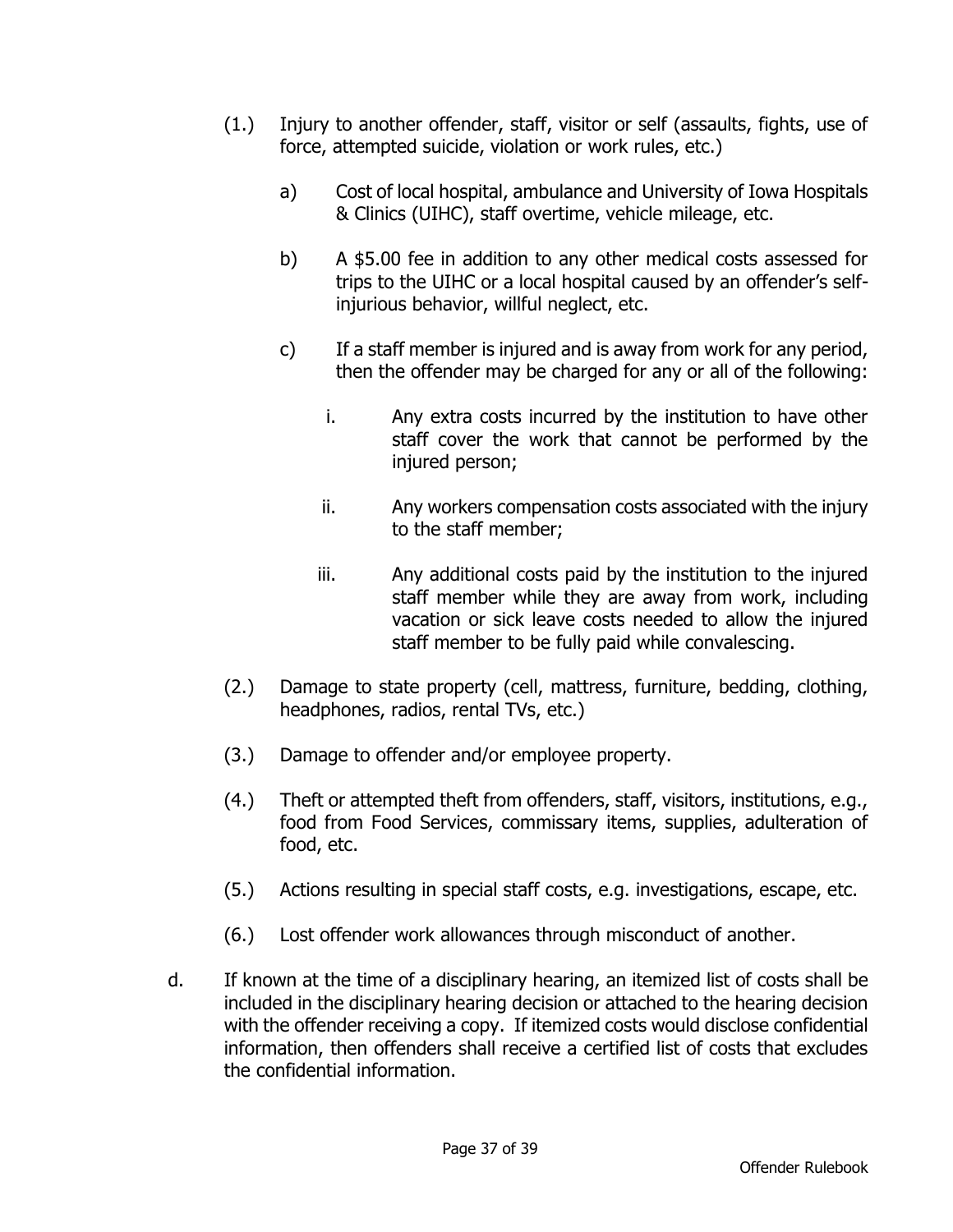- e. When actual costs are assessed, documentation of the costs, such as a copy of the hearing decision or a store order, shall be processed through the Business Office.
- f. In some cases the amount of costs or damages will not be known at the time of the original hearing. In other cases, the existence of certain costs or damages may not be known at the time of the original disciplinary hearing. In either case, once the cost information becomes available an offender must be given written notice of the costs and have an opportunity to request a hearing regarding the reasonableness of the costs. An offender who waived the offender's hearing right in the original proceeding will still have the right to request a cost hearing.
	- (1.) If an offender requests a hearing within seven calendar days after receiving the written notice of costs, the ALJ shall hold a hearing on whether the assessed costs are reasonable. The hearing will be conducted using the same procedures used to conduct other disciplinary hearings. Such a hearing will be limited to the reasonableness of the costs to be imposed. Any prior decision about the imposition of costs cannot be reopened by a cost hearing, but will be considered to have been settled and finalized by the earlier disciplinary hearing and appeal.
	- (2.) If an offender does not request a hearing or indicates after receiving the notice that the offender does not want a cost hearing, then the ALJ shall issue a decision without the offender's participation in the cost hearing.
	- (3.) If an offender requests a hearing, that offender may file an appeal of the ALJ's decision using the same procedure as used for other disciplinary hearing decisions. Such an appeal will be limited to cost issues only. If the offender does not request a hearing, the offender may not appeal the ALJ's decision determining cost.
- 6. Collection of Money
	- a. Collection of money will be done in accordance with IDOC Policy **AD-FM-11**, Offender Funds, and the policies and procedures established for the Business Office at each institution.
	- b. When an offender transfers to a new institution and remains in the IDOC, billing for disciplinary costs shall be transferred to the receiving institution.
	- c. Offenders who are assessed costs by the ALJ shall be liable for those costs during any time that they are held at an IDOC institution, including during any subsequent incarceration. There will be no general limitation period for